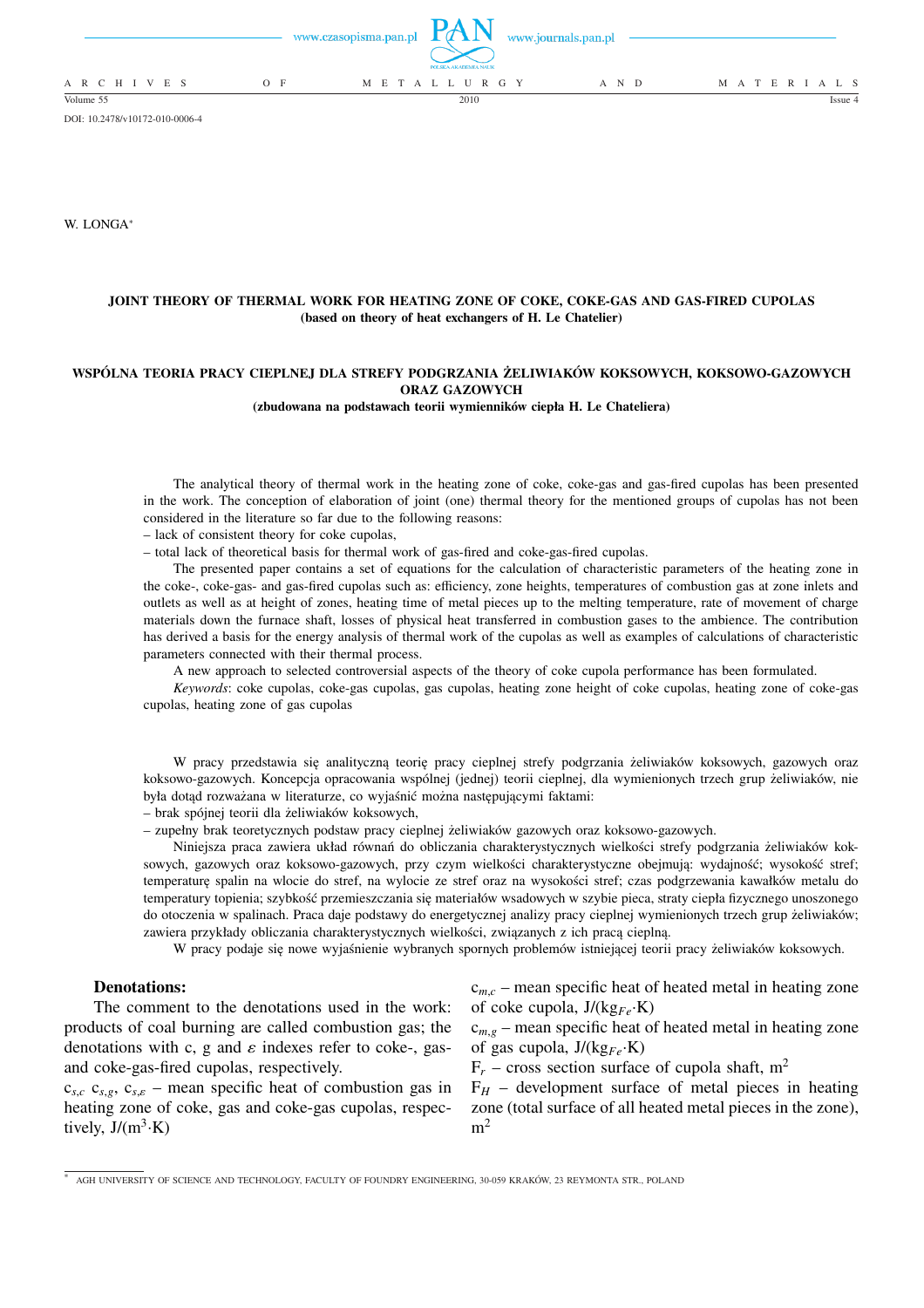

1036

 $H_{p,c}$ ,  $H_{p,g}$ ,  $H_{p,\varepsilon}$  – heating zone height of coke, gas and coke-gas cupolas, respectively, m

 $K_c$ – expenditure of charge coke coal, kg<sub>c</sub>/100 kg<sub>Fe</sub>

 $K_k$  – expenditure of charge coke, kg<sub>c</sub>/100 kg<sub>Fe</sub>

 $K_g$  – expenditure of gas, standard conditions,  $m_g^3$ /100 kg*Fe*

 $L_c$  – volume of air blast used up for burning 1 kg coal, standard conditions, heating zone,  $m_g^3$  /1 kg<sub>Fe</sub>

 $L<sub>g</sub>$  – volume of air blast used up for burning 1 m<sup>3</sup> gas, standard conditions, heating zone,  $m^3 / m_g^3$ 

 $\dot{m}_c$  – mass burning rate of coke coal, kg<sub>c</sub>/s

 $m_1$ ,  $m_2$  – dimensionless parameters of general equation for calculation of limit temperatures of heating zone

 $m_1 = \frac{W_m}{W_c}$  $\frac{W_{\text{m}}}{W_{\text{s}}}$ ;  $m_{1,c} = \frac{W_{\text{m},c}}{W_{\text{s},c}}$  $\frac{W_{m,c}}{W_{s,c}}$ ;  $m_{1,g}$ =  $\frac{W_{m,g}}{W_{s,g}}$  $\frac{W_{m,g}}{W_{s,g}}$ ;  $m_{1,\varepsilon}$ =  $\frac{W_{m,\varepsilon}}{W_{s,\varepsilon}}$  $\frac{\mathbf{w}_{\text{m},\varepsilon}}{\mathbf{W}_{\text{s},\varepsilon}}$  ;

 $P_c$ ,  $P_g$  – expenditure of air blast in the coke and gas cupola, respectively, standard conditions,  $m_p^3/s$ 

 $P_{F,c}$ ,  $P_{F,g}$ , – relative expenditure of air blast in the coke and gas-fired cupola, respectively, standard conditions,  $m_p^3/(m^2 \cdot s)$ 

 $S_c$ ,  $S_e$ ,  $S_e$  – efficiency of coke, gas and coke-gas cupolas, respectively, kg*Fe*/s

 $S_{F,c}$ ,  $S_{F,g}$ ,  $S_{F,\varepsilon}$  – relative efficiency of coke, gas and coke-gas cupolas, respectively,  $kg_{Fe}/(m^2 \cdot s)$ 

 $W_m$ ;  $W_{m,c}$ ;  $W_{m,g}$ ;  $W_{m,e}$  – temperature power of metal; first notation is general, respective ones refer to coke, gas-fired and coke-gas-fired cupolas, W/K

 $W_s$ ;  $W_{s,c}$ ;  $W_{s,g}$ ;  $W_{s,e}$  – temperature power of combustion gas; first notation is general, respective ones refer to coke, gas-fired and coke-gas-fired cupolas, W/K

 $V_{s,c}$ ,  $V_{s,g}$  – volume of combustion gas in heating zone of coke and gas-fired cupolas, respectively, standard conditions,  $m_s^3/kg_c$ 

 $T_{s,3}$ ,  $T_{s,4}$  – temperature of combustion gas at inlet and outlet of the heating zone, °C

 $T_{m,3}$  – melting temperature of metal,  $°C$ 

 $T_{m,4}$  – temperature of metal loaded into cupola,  $°C$ 

 $\alpha_F$  – coefficient of heat exchange between combustion gas and surface of metal pieces,  $W/(m^2 \cdot K)$ 

 $\eta_c$  – degree of burning coke coal, referred to heating zone, unit fraction

 $\vartheta_{s,3} = T_{s,3} - T_{m,4}$ , K

$$
\vartheta_{s,4} = T_{s,4} - T_{m,4}, \ \text{K}
$$

 $\vartheta_{m,3} = T_{m,3} - T_{m,4}$ , K

 $\rho_{n,m}$  – bulk density of metal pieces, kg/m<sup>3</sup>

 $\rho_m$  – density of mass of metal pieces, kg/m<sup>3</sup>

 $\rho_{n,k}$  – bulk density of coke, kg<sub>k</sub>/m<sup>3</sup>

## **1. Introduction**

The coke-, coke-gas- and gas-fired cupolas belong to the group of shaft furnaces, in which processes of heat exchange proceed according to the rules of counter-current heat exchangers. This obvious statement has not been converted so far, into a common, analytical thermal theory of classical (coke), coke-gas-fired as well as gas-fired cupola process. The principles of the theory of heat exchangers elaborated by H. Le Chatelier (in 1924) [1] were further developed by the specialists of thermodynamics and applied in various machines and units [e.g.  $(1\div 5)$ ], except for the cupolas.

The only equation for the calculation of temperature of metal piece charge heated in the heating zone of coke cupolas and iron blast furnaces, found in literature, was derived by B. I. Kitajew [6] and has never been applied neither in practice nor in the theory of cupola process. Its way of derivation, final feature and the interpretation of term *completed and uncompleted heating processes* [7] have not been clear enough for its users, which probably was the reason, that it was practically used twice [6, 8]. Other authors [e.g. 9, 10] did not give the examples of its practical applications, they were contented with citing the formula. The problem of practical application of the Kitajew equation has been discussed elsewhere [11].

The lack of general theoretical description of thermal process in the coke, coke-gas-fired and gas-fired cupolas is not conducive to their design, development and application in the industry.

In the present work, a common analytical approach to thermal processes proceeding in the heating zones of coke, gas and coke-gas- cupolas treated as counter-current heat exchangers (derived by H. Le Chatelier) has been presented. The thermal processes in heating zones constitute an important element of a complex thermal theory of cupolas.

## **2. Basic equation of thermal work in the heating zone of cupolas**

The equation, based on which one can calculate the distribution of combustion gas and metal temperatures at the zone height, zone height, heating time of metal charge up to the melting temperature and the physical heat of gases transferred to the ambience is called in the paper the basic equation of thermal work in the heating zone of coke-, coke-gas- and gas-fired cupolas [12, 13]. The equation enables also the calculation of other parameters, which characterize, first of all, the thermal work in the heating zone, and also allows the inference on the thermal work in the melting and combustion zones. Based on the formula, the parameters of optimal cupola process can be also calculated.

## *Model assumptions:*

a) Two main relationships of H. Le Chatelier theory of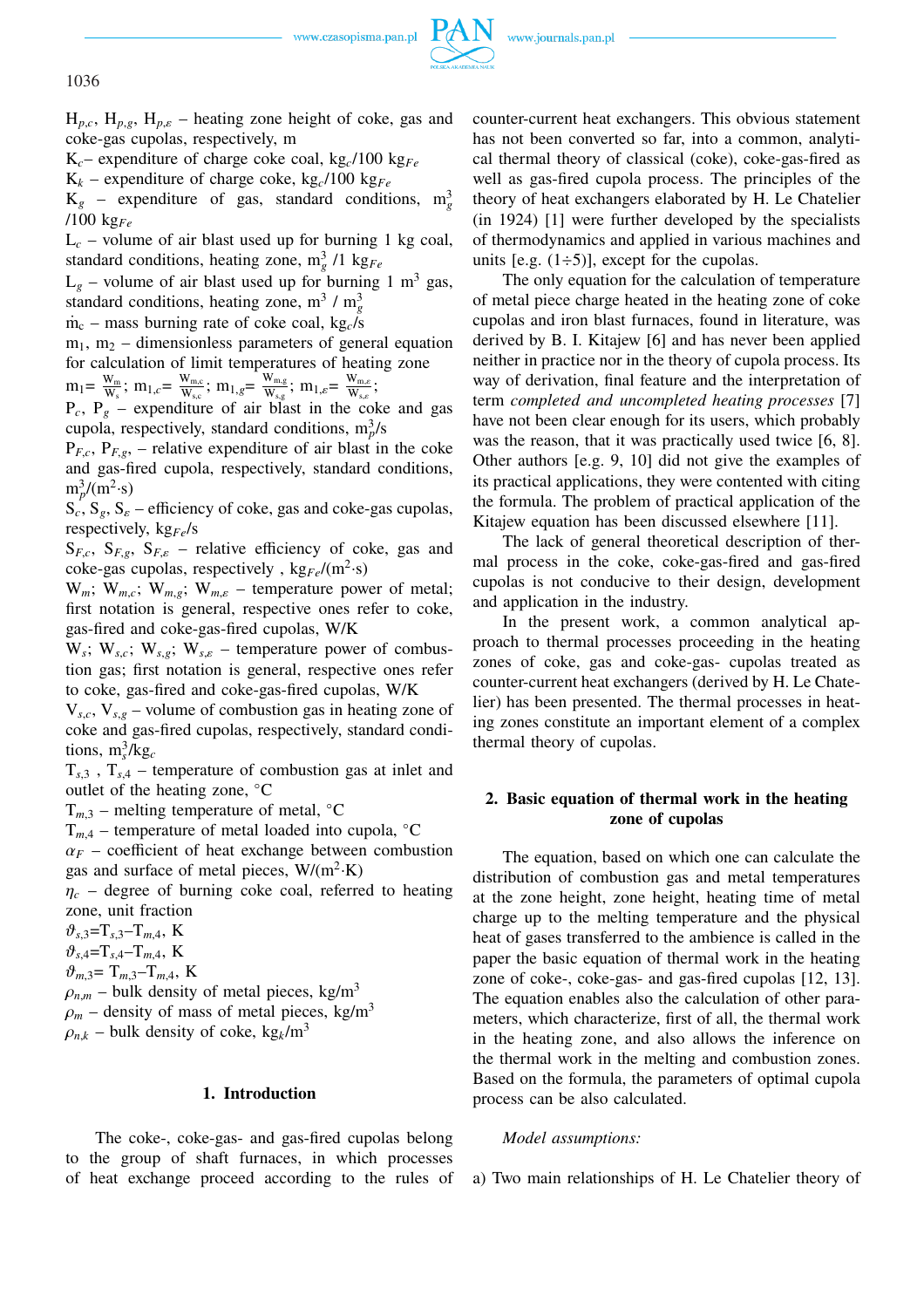

1037

heat exchangers have been used to derive the basic equation, both concerning the limit and intermediate temperatures of combustion gas and these of metal charge.

The formula for the limiting temperatures is following (Fig. 1):

$$
W_s(T_{s,3} - T_{s,4}) = W_m(T_{m,3} - T_{m,4})
$$
 (1)

or

$$
\vartheta_{s,3} - \vartheta_{s,4} = m_1 \vartheta_{m,3} \tag{2}
$$

at which:

$$
m_1 = \frac{W_m}{W_s} \tag{3}
$$



Fig. 1. Scheme of gas and metal temperature course in the heating zone of cupolas (start of coordinate system at upper zone boundary)

where:

 $W_s$ ,  $W_m$  – temperature power in the heating zone of combustion gas (heating medium) and metal (heated medium), respectively, referring to the three considered fuel groups of cupolas, W/K (so called water numbers in the past, kcal/(h<sup>o</sup>C)) In the present work "temperature power" is proposed i.e. power in watts on 1 K.

 $T_{s,3}$ ,  $T_{s,4}$  – limit temperatures of combustion gas at the inlet and outlet of the heating zone, ◦C

 $T_{m,4}$ ,  $T_{m,3}$  – temperature of metal charge when entering and leaving the heating zone◦C

 $\vartheta_{s,3} = T_{s,3} - T_{m,4}; \ \vartheta_{s,4} = T_{s,4} - T_{m,4}; \ \vartheta_{m,3} = T_{m,3} - T_{m,4}$ , K. Equation (1) for intermediate temperatures is as follows:

$$
W_s(T_{s,x} - T_{s,4}) = W_m(T_{m,x} - T_{m,4})
$$
 (4)

and

$$
W_s(T_{s,3} - T_{s,x}) = W_m(T_{m,3} - T_{m,x})
$$
 (5)

where:

 $T_{s,x}$ ,  $T_{m,x}$  – temperature of combustion gas and the heated metal, respectively in the considered cross section of exchanger at distance x from the beginning of the coordinate system, ◦C.

*Remark: Products of burning both coke and gas are called combustion gas in the presented paper.*

b) A column of charge material passes throughout the cupola shaft at a constant rate. The metal pieces have the same starting temperature, melting temperature and volume as well as shape and weight.

c) The metal pieces heat uniformly in their whole mass, i.e. without decreases of temperature between the surface of pieces and their thermal centre, which is equivalent to the assumption about their infinitely high coefficient of heat conduction or a very low intensity of heating

d) The combustion gas generated in the combustion zone moves in the opposite direction to the column of material charge.

e) The coefficient of heat exchange between the combustion gas and the surface of metal charge is constant.

f) the beginning of co-ordinate system is defined to be at the upper surface of the heating zone (Fig. 1). The co-ordinate directed vertically down takes the role of surface axis of heated metal pieces, while the perpendicular one is the temperature axis of combustion gas and metal.

g)  $T_{s,4}$  and  $T_{m,4}$  values of temperatures are given.

## *Derivation of equation*

In order to derive the basic equation of thermal work for the heating zone of coke, coke-gas-fired and gas-fired cupolas, a following elementary thermal balance for an arbitrary cross-section of charge material column will be written down

$$
W_m d\vartheta_{m,x} = \alpha_F (\vartheta_{s,x} - \vartheta_{m,x}) dF_{m,x}
$$
 (6)

where:

 $d\vartheta_{m,x} = d(T_{m,x} - T_{m,4}) -$  elementary increase of temperature of heated metal pieces, K

 $\vartheta_{m,x} = T_{m,x} - T_{m,4}$ , K

 $T_{m,x}$  – temperature of charge pieces at considered level of column of materials  $F_{m,x}$ , °C

 $F_{m,x}$  – surface of heated metal charge, started from the beginning of co-ordinate system,  $m<sup>2</sup>$ 

$$
\vartheta_{s,x} = \mathrm{T}_{s,x} - \mathrm{T}_{m,4}, \mathrm{K}
$$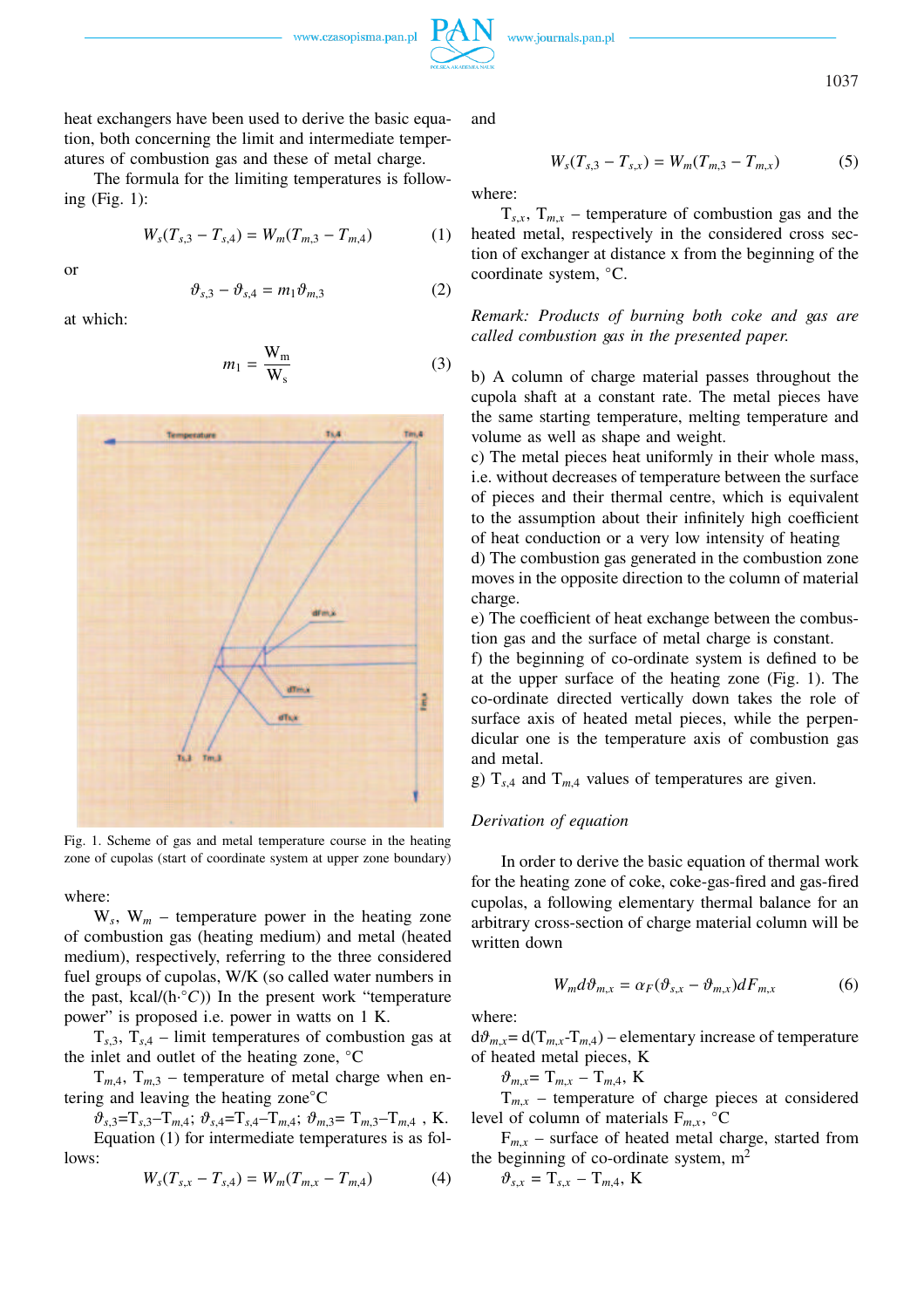

www.journals.pan.pl

 $T_{s,x}$  – gas temperature at the considered level of material column  $F_{m,x}$ ,  $°C$ 

 $\alpha_F$  – coefficient of heat exchange between the gas and the surface of metal pieces in the heating zone,  $W/(m^2 \cdot K)$ .

 $dF_{m,x}$  – elementary increment of heated metal surface,  $m<sup>2</sup>$ 

Each side of equation (6) has meaning of power (W).

Variable temperature  $T_{s,x}$  can be eliminated from equation (6) by the application of equation (4);  $\vartheta_{s,x}$  can be calculated from equation (4)

$$
\vartheta_{s,x} = m_1 \vartheta_{m,x} + \vartheta_{s,4} \tag{7}
$$

Substituting (7) into (6)

$$
W_m d\vartheta_{m,x} = \alpha_F(m_1 \vartheta_{m,x} + \vartheta_{s,4} - \vartheta_{m,x}) dF_{m,x}
$$
 (8)

After the rearrangement of (8) the following equation is obtained

$$
\frac{d\vartheta_{m,x}}{dF_{m,x}} = \frac{\alpha_F}{W_m} [\vartheta_{s,4} - (1 - m_1)\vartheta_{m,x}]
$$
\n(9)

(9) is an ordinary differential equation. It may be qualified as a linear equation or equation with separated variables and written down as follows

$$
\frac{d\vartheta_{m,x}}{\frac{\alpha_F}{W_m}\vartheta_{s,4} - \frac{\alpha_F}{W_m}(1 - m_1)\vartheta_{m,x}} = dF_{m,x}
$$
 (10)

or

$$
\frac{d\vartheta_{m,x}}{a - b\vartheta_{m,x}} = dF_{m,x} \tag{11}
$$

at which:

$$
a = \frac{\alpha_{\rm F}}{\mathbf{W}_{\rm m}} \vartheta_{s,4} \tag{12}
$$

$$
b = \frac{\alpha_{\rm F}}{\mathbf{W}_{\rm m}} (1 - m_1) \tag{13}
$$

In order to integrate (11) after substitutions:  $y = a$  $-b\vartheta_{m,x}$ ; dy = - b d $\vartheta_{m,x}$ ; equation (11) takes the shape

$$
\frac{dy}{y} = -bdF_{m,x} \tag{14}
$$

Integrating (14), we get

$$
ln y = -bF_{m,x} + C \tag{15}
$$

Or after the substitution of y

$$
ln(a - b\vartheta_{m,x}) = -bF_{m,x} + C \tag{16}
$$

Integration constant C is found from the following initial condition: for  $F_{m,x} =$ ;  $\vartheta_{m,x} = 0$  ( $T_{m,x} = T_{m,4}$ ); C = ln a.

Substituting C into (16) and after a rearrangement equation (17) is obtained

$$
ln\frac{a - b\vartheta_{m,x}}{a} = -bF_{m,x} \tag{17}
$$

and substituting next a and b and rearranging

$$
\boldsymbol{\vartheta}_{m,x} = \frac{\boldsymbol{\vartheta}_{(s,4)}}{1 - m_1} \{ 1 - \exp[-m_{2,x}(1-m_1)] \} \tag{18}
$$

at which

$$
m_{2,x} = \frac{\alpha_{\rm F} F_{\rm m,x}}{W_{\rm m}}
$$
 (19)

The derived equation (18) serves for calculating the metal temperature (heated medium in general) in dependence on the value of development surface  $F_{m,r}$  taken from the beginning of co-ordinate system to the considered cross section of the heating zone.

Distributions of metal and combustion gas temperatures at zone height as a function of independent variable  $F_{m}$ <sub>x</sub>(m<sub>2x</sub>), boundary temperatures of combustion gas in particular, and next in turn, heights of heating zones, heating times of metal charge pieces up to the melting temperature as well as losses of combustion gas heat transferred to the ambience will be discussed in subsequent parts of the paper.

*Calculation of combustion gas temperature distribution at zone height*

Equation (18) will be rearranged exchanging temperature  $\vartheta_{m,x}$  with  $\vartheta_{s,x}\vartheta_{m,x}$  can be calculated from equation (4)

$$
\vartheta_{m,x} = \frac{\vartheta_{(s,x)} - \vartheta_{s,4}}{m_1} \tag{20}
$$

Substituting (20) into (18) and after a rearrangement the equation binding temperatures of combustion gas  $\vartheta_{s,4}$ and  $\vartheta_{s,x}$  is derived

$$
\vartheta_{sx} = \frac{\vartheta_{s,4}}{1 - m_1} \{1 - m_1 \exp[-m_{2,x}(1 - m_1)]\} \tag{21}
$$

In turn,  $\vartheta_{s,4}$  will be substituted with  $\vartheta_{m,3}$  in equation (21). Since the exchanged temperatures are limit ones, a boundary value of  $m_{2,x} = m_2$  will be also incorporated into equation (21), which will transform into the following shape

$$
\vartheta_{s,4} = \frac{1 - m_1}{1 - \exp[-m_2(1 - m_1)]} \vartheta_{m,3} \tag{22}
$$

Now equation (22) is included into (21) and after a rearrangement, equation (23) to calculate the distribution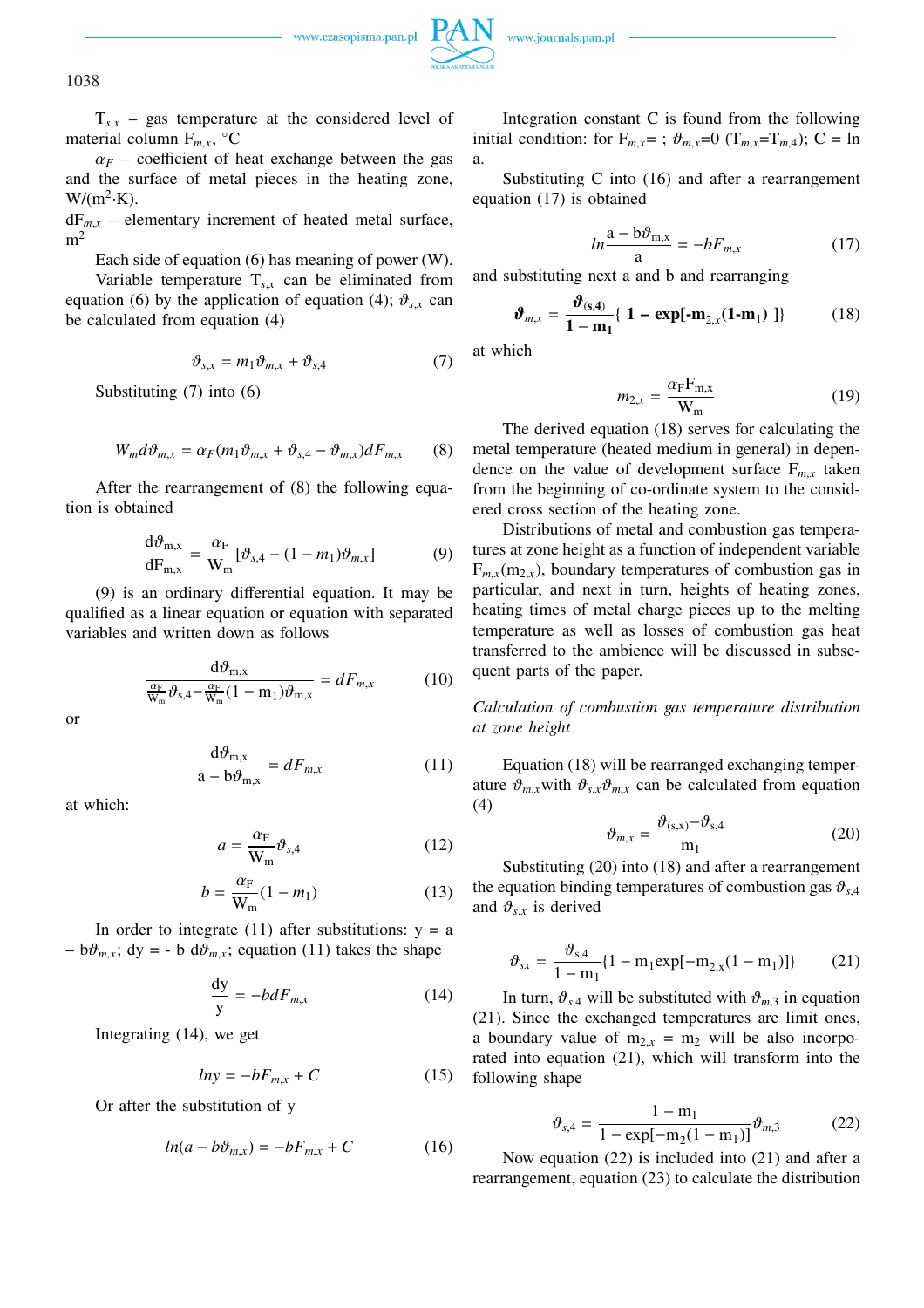

1039

of gas temperature at zone height can be obtained as a function of  $m_{2,p,x}$  for a given temperature  $\vartheta_{m,3}$ 

$$
\boldsymbol{\vartheta}_{s,x} = \frac{1 - m_1 \exp[-m_{2,x}(1 - m_1)]}{1 - \exp[-m_2(1 - m_1)]} \boldsymbol{\vartheta}_{m,3} \tag{23}
$$

Both presented examples of transformation of equation (18) inform about the principles of conversions. In the first case a simple substitution (20) has been used, which contains the  $\vartheta_{m,x}$  variable dependant on  $\vartheta_{s,x}$  as well as the  $\vartheta_{s,4}$  constant also appearing in the converted equation. In the second example, the  $\vartheta_{s,4}$  temperature as a function of temperature  $\vartheta_{m,3}$  should be incorporated; the function was obtained after including limit value  $m_{2,x} = m_2$  into (18)

### *Calculation of limit temperatures*

The boundary temperatures of the heating zone can be calculated from (18), after substitution  $F_{m,x} = F_H$ 

$$
\vartheta_{m,3} = \frac{\vartheta_{(s,4)}}{1 - m_1} \{1 - \exp[-m_2(1 - m_1)]\} \tag{24}
$$

at which

$$
m_2 = \frac{\alpha_{\rm F} F_{\rm H}}{W_{\rm m}}\tag{25}
$$

where:

 $F_H$  – development surface of metal pieces in the heating zone (total surface of all heated metal pieces in the zone),  $m^2$ .

The derived equation (24) is a basic general equation for the calculation of boundary temperatures in counter-current heat exchangers of different types including also coke, coke-gas and gas cupolas.

In the case of cupolas, the  $T_{m,4}$  and  $T_{m,3}$  temperatures are known (imposed), while  $T_{s,3}$  and  $T_{s,4}$  are unknown In order to calculate them, equation (24) should be appropriately rearranged. The kinds of cupolas in dependence on the fuel used are taken into consideration in a suitable notation of formulas to calculate dimensionless factors  $m_1$  and  $m_2$ .

Equation (24) can be converted into equation (22) in the simplest way treating  $\vartheta_{m,3}$  as argument and  $\vartheta_{s,4}$ as a function.

Equation (22) can have two more variants, in which pairs of temperatures  $T_{s,3}$  and  $T_{m,4}$  as well as  $T_{s,3}$  and  $T_{m,3}$  act as arguments. In this way the equation occurs in three variants. Simultaneously, each pair of temperatures bounded with the heating zone can be calculated from three formulas, which gives 12 formulas altogether.

Subsequent mutations of equation (20) can be established through a simple method of changing places by the temperatures, described on examples of equations (20) and (22), as well as a more complicated method, which consists in an elimination of particular temperatures from the equations. For instance, using relation (2), temperature  $\vartheta_{s,4}$  is substituted with  $\vartheta_{s,3}$  in equation (22). To do this, temperature  $\vartheta_{s,4}$  is calculated from eq. (2).

$$
\vartheta_{s,4} = \vartheta_{s,3} - m_1 \vartheta_{m,3} \tag{26}
$$

Including (26) into (22) the following formula is derived

$$
\vartheta_{s,3} = \frac{1 - m_1}{1 - \exp[-m_2(1 - m_1)]} \vartheta_{m,3} + m_1 \vartheta_{m,3} \qquad (27)
$$

Or, after a rearrangement

$$
\boldsymbol{\vartheta}_{s,3} = \frac{1 - m_1 \exp[-m_2(1 - m_1)]}{1 - \exp[-m_2(1 - m_1)]} \boldsymbol{\vartheta}_{m,3} \tag{28}
$$

The temperature of combustion gas at the inlet to the heating zone is calculated from eq. (28) as a function of temperatures  $T_{m,3}$  and  $T_{m,4}$  and factors  $m_1$  and  $m_2$ .

Two more formulas will be quoted here without their derivation procedure. They constitute a basic set of formulas to calculate limit temperatures of combustion gas in the heating zone.

$$
\vartheta_{s,3} = \frac{1 - m_1 \exp[-m_2(1 - m_1)]}{1 - m_1} \vartheta_{s,4}
$$
 (29)

$$
T_{s,3} = \frac{T_{m,3} \{1 - \exp[m_2(1 - m_1)]\}m_1 + T_{s,4}(1 - m_1)}{1 - m_1 \exp[m_2(1 - m_1)]}
$$
(30)

The temperature of combustion gas at the inlet to the heating zone is calculated from eq. (28), if values of temperatures  $T_{s,4}$ ,  $T_{m,4}$  and factors  $m_1$  and  $m_2$  are given, while the  $T_{s,3}$  can be determined based on eq. (30), provided, values  $T_{m,3}$  and  $T_{s,4}$  as well as  $m_1$  and  $m<sub>2</sub>$  are known.

After calculating the particulate temperature, the only one to be established is the fourth temperature, which can be determined from eq.(1) and (2).

The formula of temperature difference of combustion gas and metal at the entry to the zone can be put down using eq. (28)

 $\delta(T_{s,3}-T_{m,3})=\frac{1-m_1 \exp[-m_2(1-m_1)]}{1-\exp[-m_2(1-m_1)]}$  $\frac{-m_1 \exp[-m_2(1-m_1)]}{1-\exp[-m_2(1-m_1)]}$   $\vartheta_{m,3} - \vartheta_{m,3}$ , or, after rearrangement

$$
\delta(T_{s,3} - T_{m,3}) = \frac{(1 - m_1)exp[-m_2(1 - m_1)]}{1 - exp[-m_2(1 - m_1)]}\vartheta_{m,3} \quad (31)
$$

The use of the derived formulas for  $m_1$  <1 and  $m_1 > 1$  is not difficult except for  $m_1 = 1$ , which is the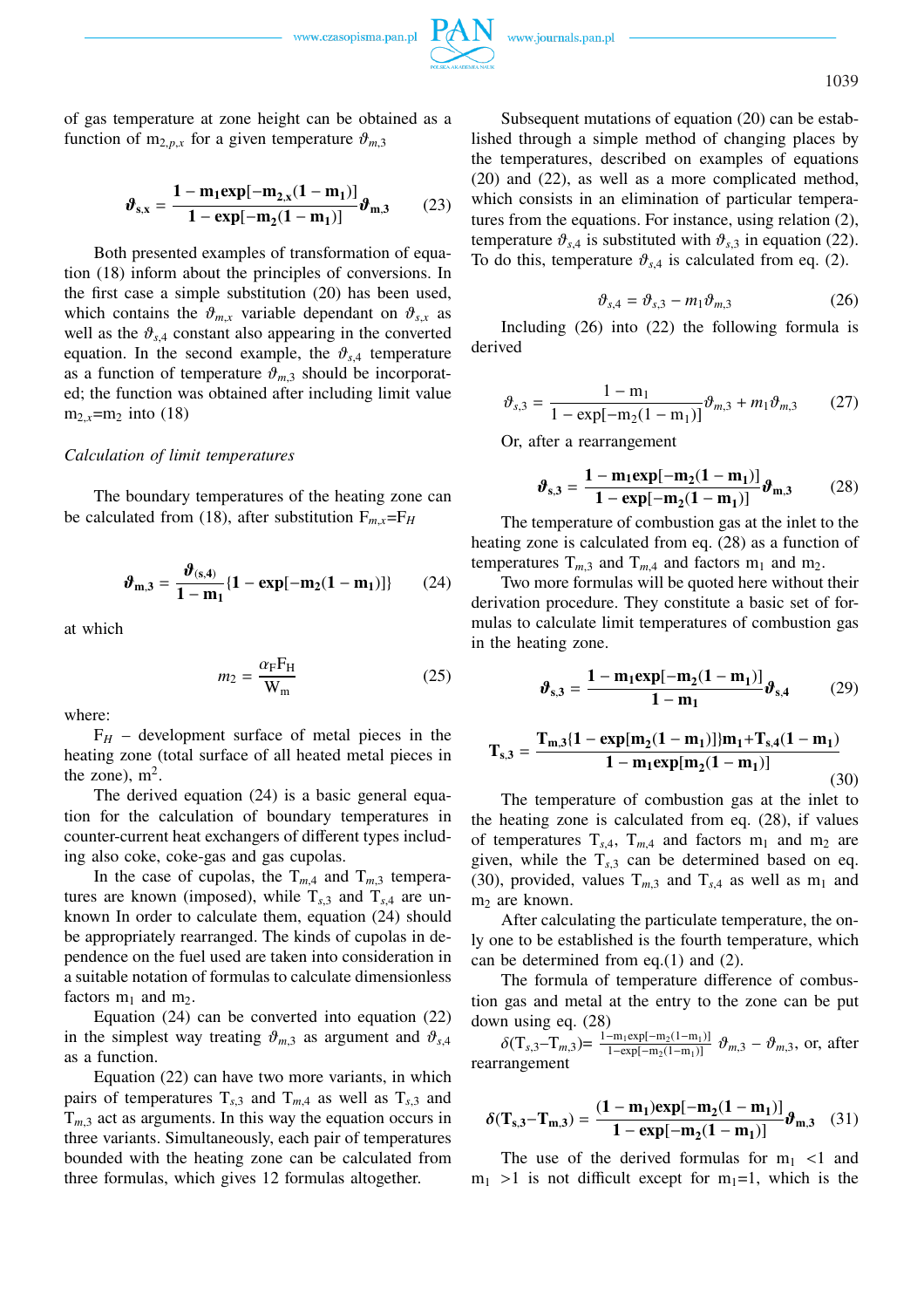

1040

boundary case and the resulting value is indeterminate. The problem needs an explanation.

## *Limit temperatures for*  $m_1 = 1$

The condition  $m_1=1$  means the equality of temperature powers of combustion gas (as a heating medium) and metal (as a heated medium), i.e. W*s*=W*<sup>m</sup>* (temperature power of combustion gas is transferred to the metal)

To examine the  $m_1=1$  condition, eq. (22) can be written as a function of variable z

$$
\vartheta_{s,4} = \frac{(1-z)}{1 - \exp[-m_2(1-z)]} \vartheta_{m,3} \tag{32}
$$

where:

 $z = m_1$ .

After incorporating  $z=1$  into (32), the result is indeterminate

$$
\vartheta_{s,4} = \frac{(1-1)}{1 - \exp[-\mathbf{m}_2(1-1)]} \vartheta_{m,3} = \frac{1-1}{1-1} = \frac{0}{0}
$$
 (33)

because  $exp(-0)=1$ .

The examination of the limit of the function ratio can be replaced using de l'Hospital rule with the examination of ratio limit of numerator and denominator derivatives; the derivatives are as follows:

Numerator derivative:  $-1 \cdot \vartheta_{m,3}$ 

Denominator derivative for  $z=1$ : -exp[-m<sub>2</sub>(1-x)]·(+m<sub>2</sub>)=  $=$ - $\exp(-m_2(1-1)$   $m_2$   $=$   $-1 \cdot m_2$   $=$   $-m_2$ 

The obtained derivatives are substituted into (32) and the limit can be calculated

$$
\begin{cases} \n\lim \vartheta_{s,4} = \frac{[1 - m_1]'}{[1 - \exp[-m_2(1 - m_1)]'} = \frac{1}{m_2} \vartheta_{m,3} \\
(34)\n\end{cases}
$$

So equation (22), for  $m_1 \rightarrow 1$ , is simplified to the form

$$
\boldsymbol{\vartheta}_{s,4} = \frac{1}{m_2} \boldsymbol{\vartheta}_{m,3} \tag{35}
$$

From eq. (35) results the decrease of combustion gas temperature  $\vartheta_{s,4}$ , when value m<sub>2</sub> as well as a linear dependence of temperature  $\vartheta_{m,3}$  on  $\vartheta_{s,4}$  increase.

Equation (35) contains three boundary temperatures:  $T_{s,4}$ ,  $T_{m,3}$ ,  $T_{m,4}$ .

Each of them may be replaced with temperature  $T_{s,3}$ taking advantage of (2) for m<sub>1</sub>=1. Formula (2) for m<sub>1</sub>= takes the form

$$
\vartheta_{s,3} - \vartheta_{s,4} = \vartheta_{m,3} \tag{36}
$$

From (36)  $\vartheta_{s,4}$  is calculated and substituted into (32); which becomes

$$
\vartheta_{s,3} - \vartheta_{m,3} = \frac{1}{m_2} \vartheta_{m,3} \tag{37}
$$

or after a transformation

$$
\boldsymbol{\vartheta}_{s,3} = (1 + \frac{1}{m_2}) \boldsymbol{\vartheta}_{m,3} \tag{38}
$$

From (35) and (38) equation (39) can be obtained

$$
\boldsymbol{\vartheta}_{s,3} = (1 + m_2)\boldsymbol{\vartheta}_{s,4} \tag{39}
$$

Left side of (37) refers to the temperature difference of combustion gas and metal at the upper boundary of heating zone (at the entry of combustion gas into the heating zone)

$$
\delta(\mathbf{T}_{\mathbf{s},\mathbf{3}} \cdot \mathbf{T}_{\mathbf{m},\mathbf{3}}) = \frac{1}{\mathbf{m}_2} \boldsymbol{\vartheta}_{\mathbf{m},\mathbf{3}} \tag{40}
$$

The temperature difference of combustion gas and metal at the upper boundary of heating zone (at the exit of combustion gas out of the heating zone) can be calculated from the following formula

$$
\delta(\mathbf{T}_{s,4}\mathbf{-}\mathbf{T}_{m,4}=\boldsymbol{\vartheta}_{s,4})\tag{41}
$$

or after allowing for (35)

$$
\delta(\mathbf{T}_{s,4}\cdot\mathbf{T}_{m,4}) = \frac{1}{m_2}\boldsymbol{\vartheta}_{m,3} \tag{42}
$$

### *Limiting temperatures for m*<sub>2</sub> $=\infty$

In turn for  $m_2 = \infty(m_1;1)$  formulas (22) and (24) are simplified to the form:

$$
\vartheta_{s,4} = (1 - m_1)\vartheta_{m,3} \tag{43}
$$

$$
\vartheta_{s,4} = (1 - m_1)\vartheta_{s,3} \tag{44}
$$

formula  $(45)$  results from  $(43)$  and  $(44)$ 

$$
\vartheta_{s,3} = \vartheta_{m,3} \tag{45}
$$

For  $m_1=1$  relationship (43) simplifies itself to the form  $\vartheta_{s,4}=0$ , i.e.  $T_{s,4}=T_{m,4}$ 

(the temperature of combustion gas at the upper boundary of the heating zone is equal to the temperature of metal loaded into the furnace); however eq.(44) shows equality of  $\vartheta_{s,3} = \vartheta_{m,3}$ , i.e.  $T_{s,3}=T_{m,3}$  (temperature of combustion gas at the lower boundary of heating zone is the same as the melting temperature of metal); equalities  $T_{s,4}=T_{m,4}$  and  $T_{s,3}=T_{m,3}$  mean, that the temperatures of combustion gas and metal are equal.

For  $m_2 = \infty$ , equation (4) simplifies to the form

$$
\delta(T_{s,3} - T_{m,3}) = 0 \quad \text{czyli} \quad T_{s,3} = T_{m,3} \tag{46}
$$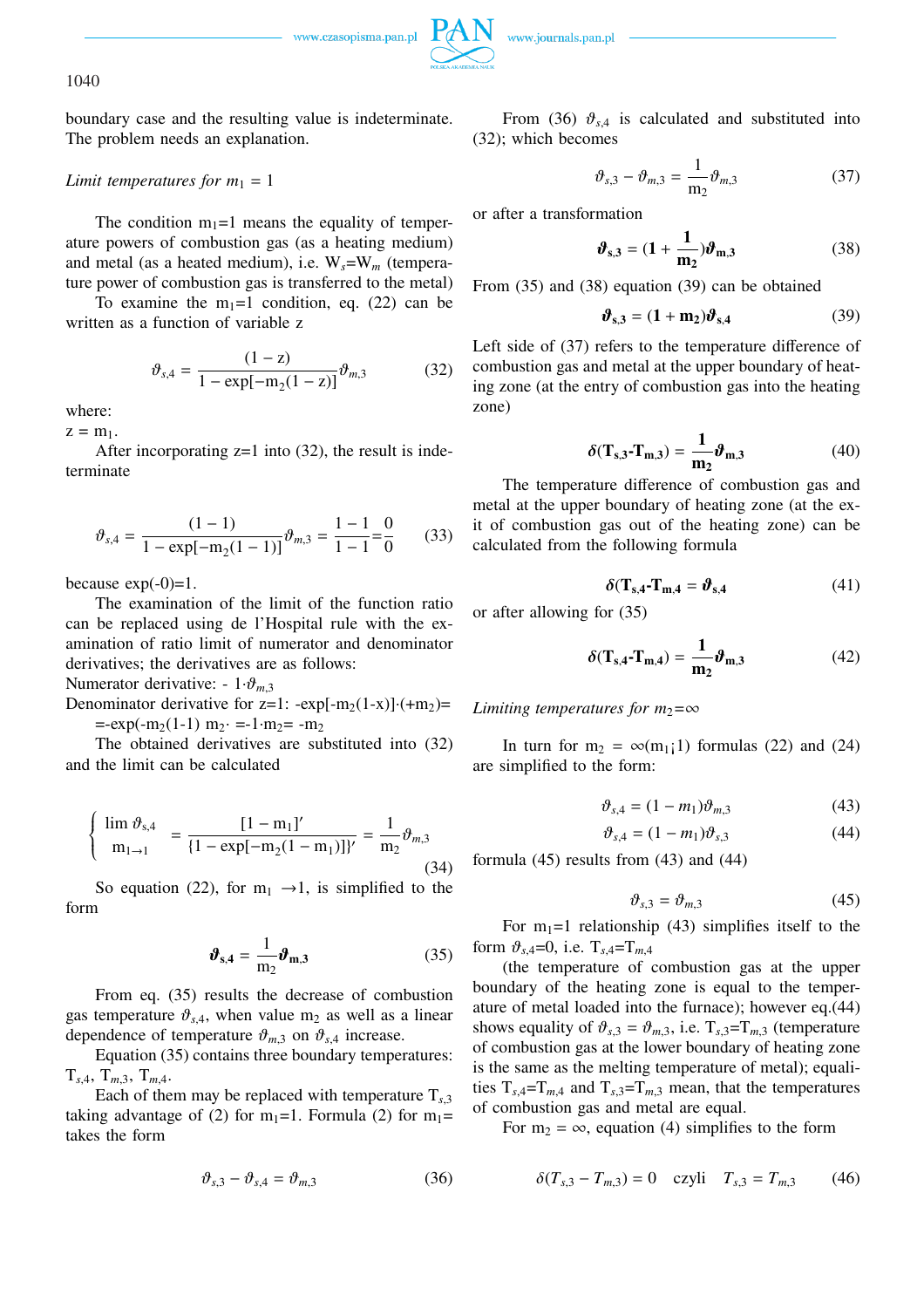It results from (46), that the temperature of combustion gas at the inlet to the heating zone is equal to the temperature of metal melting, while equation (42) simplifies to the form of (47), when  $m_2 = \infty$ 

$$
\delta(T_{s,4} - T_{m,4}) = 0 \quad \text{czyli} \quad T_{s,4} = T_{m,4} \tag{47}
$$

It results from (47), that the temperature of combustion gas at the outlet from the heating zone is equal to the temperature of metal loaded into the cupola.

### *Influence of*  $m_1$  *and*  $m_2$  *on temperatures and*

The derived formulas for the calculation of limiting temperatures for coke gas and coke-gas cupolas find the application not only to the general analysis of the influence of dimensionless factors  $m_1$  and  $m_2$  on values of boundary temperatures, but also they can be used to the general assessment of the thermal condition of the furnace.

Temperatures  $\vartheta_{s,4}$  determine the values of physical heat losses of gases to the ambience, while temperatures  $\vartheta_{s,3}$  deliver information on temperature condition inside the furnace and allow the estimation, whether the physical energy of gases in the combustion and melting zone is satisfactory for the furnace process proceeding.

Table 1 contains the calculations informing about the influence of factors  $m_1$  and  $m_2$  on values of limiting temperatures of combustion gas  $\vartheta_{s,3}$  and  $\vartheta_{s,4}$  for constant value  $\vartheta_{m,3} = 1130 \text{ K } (T_{m,3} = 1150^{\circ}, T_{m,4} = 20^{\circ} \text{ or }$  $T_{m,3}=1480^\circ$  and  $T_{m,4}=350^\circ$ ). Based on Table 1 the following conclusions can be established:

- temperatures  $\vartheta_{s,4}$  and  $\vartheta_{s,3}$  decrease when values m<sub>1</sub> and m<sub>2</sub> increasefrom 2 up to  $\infty$ . For m<sub>2</sub> =  $\infty$  the gas temperature at the inlet to the zone is equal to the temperature of metal  $\vartheta_{m,3}$ ;

- for a given value of  $m_2$  and growing  $m_1$  value, temperature values  $\vartheta_{s,4}$  decrease while  $\vartheta_{s,3}$  rise; the changes are due to either decreasing values of temperature power of gases W*<sup>s</sup>* or the growing temperature power of the heated metal, which results from equation (3)

TABLE 1

| $\downarrow \rightarrow$                                                                                                                   | $m_1 = 0,5$         |                     | $m_1 = 0,65$        |                              | $m_1 = 0,75$        |                     | $m_1=0,9$           |                     | $m_1 = 1$           |                     | $m_1 = 1,2$         |                     |
|--------------------------------------------------------------------------------------------------------------------------------------------|---------------------|---------------------|---------------------|------------------------------|---------------------|---------------------|---------------------|---------------------|---------------------|---------------------|---------------------|---------------------|
| $\mathbf{m}_2$                                                                                                                             | $\vartheta_{s,4}$ K | $\vartheta_{s,3}$ K | $\vartheta_{s,4}$ K | $\vartheta$ <sub>s.3</sub> K | $\vartheta_{s,4}$ K | $\vartheta_{s,3}$ K | $\vartheta_{s,4}$ K | $\vartheta_{s,3}$ K | $\vartheta_{s,4}$ K | $\vartheta_{s,3}$ K | $\vartheta_{s,4}$ K | $\vartheta_{s,3}$ K |
| 2,0                                                                                                                                        | 894                 | 1459                | 786                 | 1520                         | 718                 | 1565                | 623                 | 1640                | 565                 | 1695                | 459                 | 1815                |
| 2,5                                                                                                                                        | 792                 | 1357                | 678                 | 1413                         | 608                 | 1455                | 511                 | 1528                | 452                 | 1582                | 348                 | 1704                |
| 3,0                                                                                                                                        | 727                 | 1292                | 608                 | 1343                         | 535                 | 1383                | 436                 | 1453                | 377                 | 1507                | 275                 | 1631                |
| 3,5                                                                                                                                        | 684                 | 1249                | 560                 | 1294                         | 484                 | 1332                | 383                 | 1400                | 323                 | 1453                | 223                 | 1579                |
| 4,0                                                                                                                                        | 653                 | 1218                | 525                 | 1259                         | 447                 | 1294                | 343                 | 1360                | 282                 | 1412                | 184                 | 1540                |
| 4,5                                                                                                                                        | 632                 | 1197                | 499                 | 1233                         | 418                 | 1266                | 312                 | 1329                | 251                 | 1381                | 155                 | 1511                |
| 5,0                                                                                                                                        | 615                 | 1181                | 479                 | 1213                         | 396                 | 1243                | 287                 | 1304                | 226                 | 1356                | 132                 | 1488                |
| 5,5                                                                                                                                        | 604                 | 1169                | 463                 | 1198                         | 378                 | 1226                | 267                 | 1284                | 205                 | 1335                | 113                 | 1469                |
| 6,0                                                                                                                                        | 595                 | 1160                | 451                 | 1185                         | 364                 | 1211                | 250                 | 1267                | 188                 | 1318                | 97                  | 1453                |
| 7,0                                                                                                                                        | 583                 | 1148                | 433                 | 1167                         | 342                 | 1189                | 224                 | 1241                | 161                 | 1291                | 74                  | 1430                |
| 8,0                                                                                                                                        | 576                 | 1141                | 421                 | 1156                         | 327                 | 1174                | 205                 | 1222                | 141                 | 1271                | 57                  | 1413                |
| 10,0                                                                                                                                       | 569                 | 1134                | 408                 | 1142                         | 308                 | 1155                | 179                 | 1196                | 113                 | 1243                | 35                  | 1391                |
| $\infty$                                                                                                                                   | 565                 | 1130                | 395                 | 1130                         | 282                 | 1130                | 113                 | 1130                | $\mathbf{0}$        | 1130                | $\mathbf{0}$        | 1356                |
| $\vartheta_{s,4} = T_{s,4} - T_{m,4}$ ; $\vartheta_{s,3} = T_{s,3} - T_{m,4}$ ; $\vartheta_{m,3} = T_{m,3} - T_{m,4} = 1150 - 20 = 1130$ K |                     |                     |                     |                              |                     |                     |                     |                     |                     |                     |                     |                     |

Temperatures  $\vartheta_{s,4}$  and  $\vartheta_{s,3}$  in dependence on m<sub>1</sub> i m<sub>2</sub>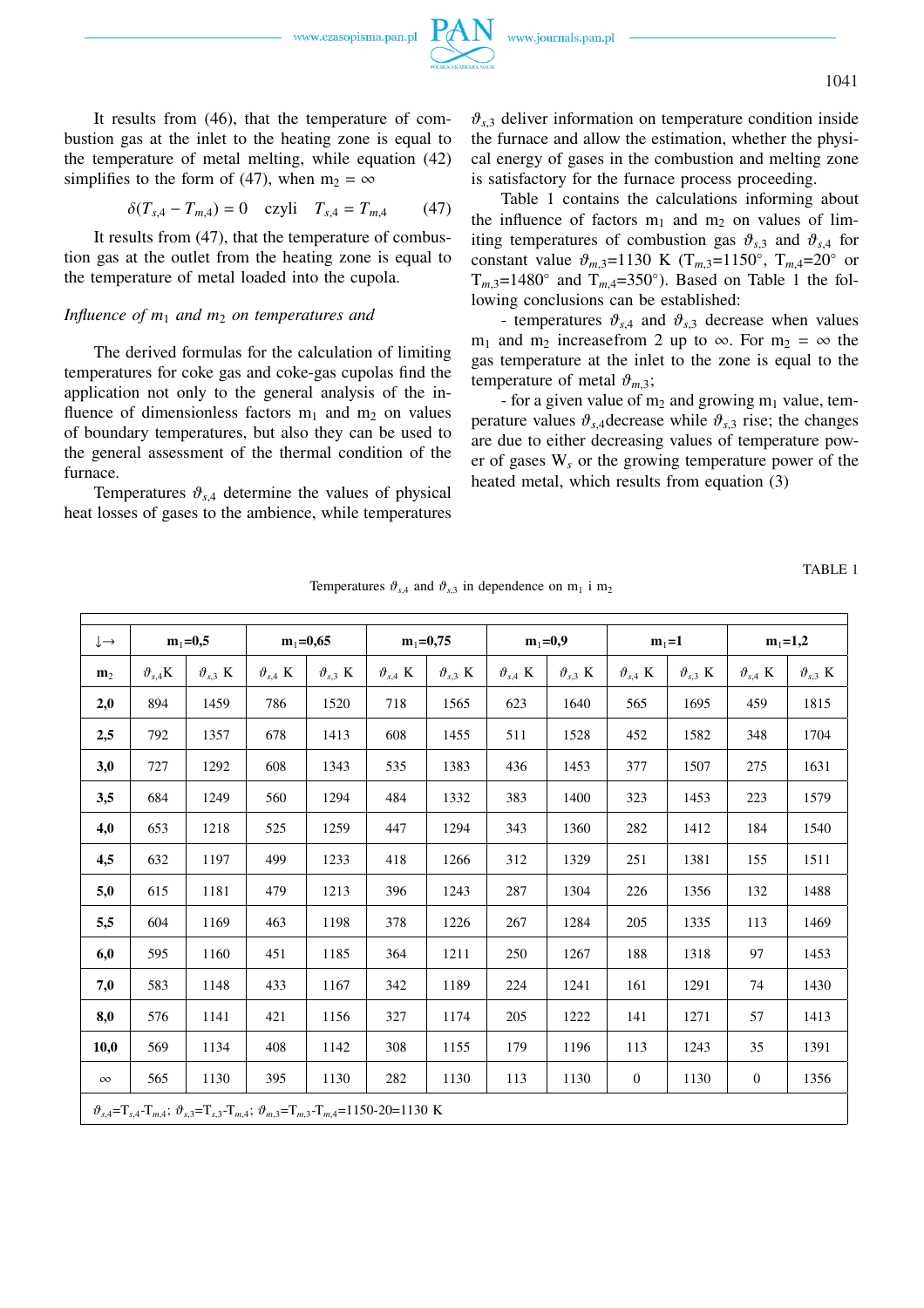1042

## **3. Thermal work of coke cupolas – calculation of characteristic quantities**

Calculation of  $m_1 = m_1$ <sub>c</sub>

Factor  $m_1$  is a ratio of temperature powers of charge passing throughout the heating zone to that of combustion gas moving counter-currently towards the charge [formula (3)]; for the coke cupolas  $m_1 = m_{1,c}$ .

The temperature power of heated metal for the coke cupolas can be denoted by W*m*,*<sup>c</sup>* and written down with the formula

$$
W_{m,c} = c_{m,c} S_c \tag{48}
$$

where:

 $c_{m,c}$  – effective specific heat of metal in the heating zone of coke cupolas, J/(kg*Fe*·K)

 $S_c$  – efficiency of heating zone of coke cupolas or efficiency of metal charge heating up to the melting temperature, kg*Fe*/s.

*Explanation: a stabilized work of cupola means, that the efficiency of metal heating up to the melting temperature in the heating zone is equal to the efficiency of metal melting in the melting zone as well as the efficiency of superheating the melted metal in the superheating (combustion) zone.*

In turn, temperature power of combustion gas in coke cupolas is denoted by W*s*,*<sup>c</sup>* and written down with the formula

$$
W_{s,c} = V_{s,c} c_{s,c} \dot{m}_c \tag{49}
$$

where:

 $V_{s,c}$  – volume of combustion gas in the heating zone of coke cupolas, corresponding to burning 1 kg coke coal, normal conditions, m<sup>3</sup> /kg*<sup>c</sup>*

 $c_{s,c}$  – mean specific heat of combustion gas in the heating zone of coke cupolas, combustion gas pressure 0,1 MPa,  $J/(m^3 \cdot K)$ 

 $\dot{m}_c$  – mass rate of burning coke coal, kg<sub>c</sub>/s

 $V_{s,c} \cdot \dot{m}_c$  – volume expenditure of combustion gas in the heating zone,  $m_s^3/s$ .

After substitution of (48) and (49) into (3)

$$
m_{1c} = \frac{\mathrm{c}_{\mathrm{m,c}} \mathrm{S}_{\mathrm{c}}}{\mathrm{V}_{\mathrm{(s,c)}} \mathrm{c}_{\mathrm{s,c}} \dot{\mathrm{m}}_{\mathrm{c}}} = \frac{100 \mathrm{c}_{\mathrm{m,c}}}{\mathrm{V}_{\mathrm{(s,c)}} \mathrm{c}_{\mathrm{s,c}} \mathrm{K}_{\mathrm{c}}}
$$
(50)

where:

 $K_c = \frac{\dot{m}_c}{S_c}$  $\frac{m_c}{S_s}$  100 – fraction of coke coal in the heating zone, kg*c*/100 kg*Fe*

*Explanation: It is assumed, that the chemical composition of combustion gas in the heating zone is constant (the reaction of CO*<sup>2</sup> *decomposition does not occur).*

The calculation of  $c_{m,c}$ ,  $V_{s,c}$  and  $c_{s,c}$  requires complementary formulas.

## *Calculation of cm*,*<sup>c</sup>*

The effective specific heat of metal in the heating zone can be calculated through the appropriate enlargement of specific heat of metal. The general formula takes the form

$$
c_{m,c} = c_m + \frac{Q_c}{100(T_{m,3} - T_{m,4})}
$$
(51)

where:

c*<sup>m</sup>* – specific heat of metal, average one for the temperature range of heating zone , J/(kg*Fe*·K)

 $Q_c$  – total loss of heat in the heating zone, without the losses of heat spent on heating of charge metal, J/100 kg*Fe*

 $(T_{m,3}-T_{m,4})$  – increment of metal charge temperature in the heating zone, K.

The Q*<sup>c</sup>* sum consists of the following quantities in J/100 kg*Fe*:

heat of limestone (calcium carbonate) decomposition, heat of moisture evaporation contained in the coke and limestone, heat transferred to the furnace wall, heat spent on heating the coke, heat spent on heating the limestone to the decomposition temperature. Owing to the limited volume of the paper, the formulas to calculate the mentioned losses will not be given here.

## *Calculation of Vsc*

Volume V*sc* can be established from formula [14 ]

$$
V_{sc} = \frac{22.4}{12} \left[ 1 + (1 + \eta_{v,c}) \frac{100 - O_v}{2O_v} \right]
$$
 (52)

where:

 $O_v$  – content of oxygen in the air blast, vol.%

 $\eta_{v,c}$  – degree of burning coke coal in the heating zone, unit fraction.

## *Calculation of csc*

The knowledge of limit temperatures  $T_{s,3}$  and  $T_{s,4}$  is indispensable to calculate mean, specific heat of combustion gas in the heating zone. It can be calculated based on zone heat balances or assumed and later corrected (method of consecutive approximations). Specific heats of limit temperatures of combustion gas c*s*,<sup>3</sup> and c*s*,<sup>4</sup> are calculated for the limit temperatures, followed by the determination of mean specific heat based on formula

$$
c_{s,c} = \frac{\mathbf{T}_{s,3} \mathbf{c}_{s,3} - \mathbf{T}_{s,4} \mathbf{c}_{s,4}}{\mathbf{T}_{s,3} - \mathbf{T}_{s,4}}
$$
(53)

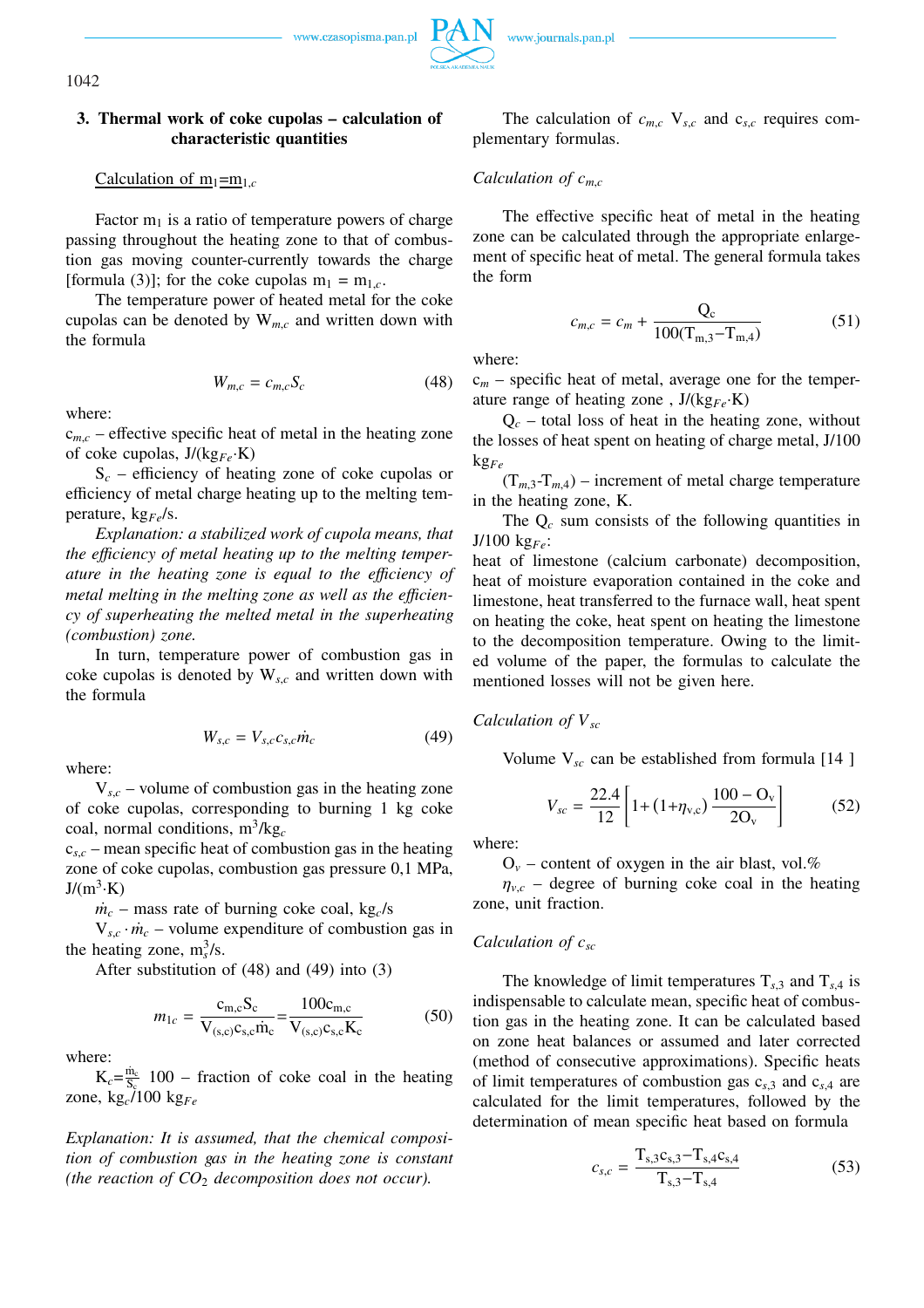

1043

Specific heat of combustion gas for the assumed limit temperatures can be calculated using methods of thermal engineering

## Calculation of  $m_2 = m_2$

Factor  $m_2$  for coke cupolas, defined with formula (25) can be denoted as  $m_{2,c}$  After substituting formula (48) into (25) one can obtain

$$
m_{2,c} = \frac{\alpha_{\rm F} F_{\rm H}}{c_{\rm m,c} S_{\rm c}}\tag{54}
$$

The development surface  $F_H$  in formula (54) can be written down for two applications. They are: a) to calculate the height of heating zone, or

b) to calculate the heating time of metal charge pieces up to the melting temperature

### Calculation of the height of heating zone

The development surface for the pieces of metal of identical shape, size and weight can be written down in the following form

$$
F_H = n_m f_m = \frac{M_m}{\rho_m v_m} f_m = \frac{M_m}{\rho_m r_m} \tag{55}
$$

where:

 $n_m$  – number of metal pieces in the heating zone

 $f_m$  –surface of a metal piece,  $m^2$ 

 $v_m$  – volume of a metal piece,  $m^3$ 

 $M_m$  – weight of metal in the heating zone, kg

 $\rho_m$  – density of metal piece mass, kg/m<sup>3</sup>

 $r_m = -$  modulus of metal pieces, m.

The volume of heating zone is filled with metal, coke and limestone pieces. For simplification of calculations the presence of limestone is neglected, while the balance of bulk volumes for metal and coke is as follows

$$
H_{pc}F_c = \frac{M_m}{\rho_{n,m}} + \frac{M_k}{\rho_{n,k}}
$$
(56)

where:

H*pc* – height of heating zone in coke cupolas, m  $F_c$  – surface of internal cross-section of cupola in the heating zone,  $m<sup>2</sup>$ 

 $M_k$  – weight of coke in the heating zone, kg

 $\rho_{n,m}$ ,  $\rho_{n,k}$  – bulk density of metal and coke, respectively,  $kg/m<sup>3</sup>$ 

Formula (56) can be transformed into the form of

$$
H_{p,c}F_r = \frac{M_m}{\rho_{n,m}}K_{\rho,p} \tag{57}
$$

at which:

$$
K_{\rho,p} = 1 + \frac{\mathbf{K}_{\rm w} \, \rho_{\rm n,m}}{100 \, \rho_{\rm n,k}} \tag{58}
$$

where:

 $K_w = \frac{M_k}{M_w}$  $\frac{M_k}{M_m}$  100 – expenditure of charge coke, kg<sub>k</sub>/100 kg*Fe*

 $K_c = K_w C_k$  $C_k$  – content of coal in coke, kg<sub>c</sub>/kg<sub>k</sub>

 $M<sub>m</sub>$  is calculated from (57) and substituted into (55)

$$
F_H = \frac{H_{p,c}F_r\rho_{n,m}}{K_{\rho,p}\rho_m r_m}
$$
(59)

Next (59) is included into (54)

$$
\mathbf{m}_{2,c} = \frac{\alpha_{\text{F}} \mathbf{H}_{\text{p,c}} \mathbf{F}_{\text{r}} \rho_{\text{n,m}}}{\mathbf{K}_{\rho,\text{p}} \rho_{\text{m}} \mathbf{r}_{\text{m}} \mathbf{c}_{\text{m,c}} \mathbf{S}_{\text{c}}}
$$
(60)

 $m_2$  can be calculated from e.g. (22) and denoted as  $m_{2,c}$ 

$$
m_{2,c} = \frac{1}{1 - m_{1,c}} \ln \frac{\theta_{\text{s},4}}{\theta_{\text{s},4} - (1 - m_{1,c}) \theta_{\text{m},3}} \tag{61}
$$

(6) is substituted into (61) and  $H_{pc}$  can be calculated

$$
\mathbf{H}_{\text{pc}} = \frac{\mathbf{S}_{\text{F,c}} \mathbf{r}_{\text{m}} \mathbf{K}_{\rho,\text{p}} \mathbf{c}_{\text{m,c}} \rho_{\text{m}}}{\alpha_{\text{F}} \left(1 - \mathbf{m}_{1,\text{c}}\right) \rho_{\text{n,m}}} \mathbf{ln} \frac{\boldsymbol{\vartheta}_{\text{s,4}}}{\boldsymbol{\vartheta}_{\text{s,4}} - \left(1 - \mathbf{m}_{1,\text{c}}\right) \boldsymbol{\vartheta}_{\text{m,3}}} \quad (62)
$$

where:

 $S_{F,c} = \frac{S_{F,c}}{F_c}$  $\frac{\text{F}_{\text{F},c}}{\text{F}_{\text{F}}}$  – relative efficiency of coke cupolas,  $kg/(m^2 \cdot s)$ .

For a particular case  $m_{1,c} = 1$ , equation (62) is simplified to the form below  $(m_2=m_{2,c}$  is obtained from (35))

$$
\mathbf{H}_{\mathbf{p},\mathbf{c}} = \frac{\mathbf{S}_{\mathbf{F},\mathbf{c}} \mathbf{r}_{\mathbf{m}} \mathbf{K}_{\rho,\mathbf{p}} \mathbf{c}_{\mathbf{m},\mathbf{c}} \rho_{\mathbf{m}}}{\alpha_{\mathbf{F}} \rho_{\mathbf{m}} \rho_{\mathbf{n},\mathbf{m}}} \frac{\boldsymbol{\vartheta}_{\mathbf{m},\mathbf{3}}}{\boldsymbol{\vartheta}_{\mathbf{s},\mathbf{4}}} \tag{63}
$$

The height of heating zone can be obtained from equations (62) and (63). The temperatures of combustion gas  $\vartheta_{s,4}$  (T<sub>s,4</sub>) are given from measurements (contemporary cupolas are equipped with a device for a continuous measurement of outgoing gas temperature, while the cupola efficiency is known from measurements (e.g. based on the number of melted cartridges) or from the Buzek formula [15].

# Calculation of heating time of metal pieces up to the melting temperature

After the substitution of  $M_m = S_c \cdot \tau_H$  (where:  $\tau_H$  – heating time of metal piece up to the melting temperature,  $s)$  into  $(57)$ 

$$
F_H = \frac{S_c \tau_H}{\rho_m r_m} \tag{64}
$$

and (64) into (56) and after its simplification, formula (65) is obtained

$$
m_{2,c} = \frac{\alpha_{\rm F} \tau_{\rm H}}{\rho_{\rm m} r_{\rm m} c_{\rm m,c}}\tag{65}
$$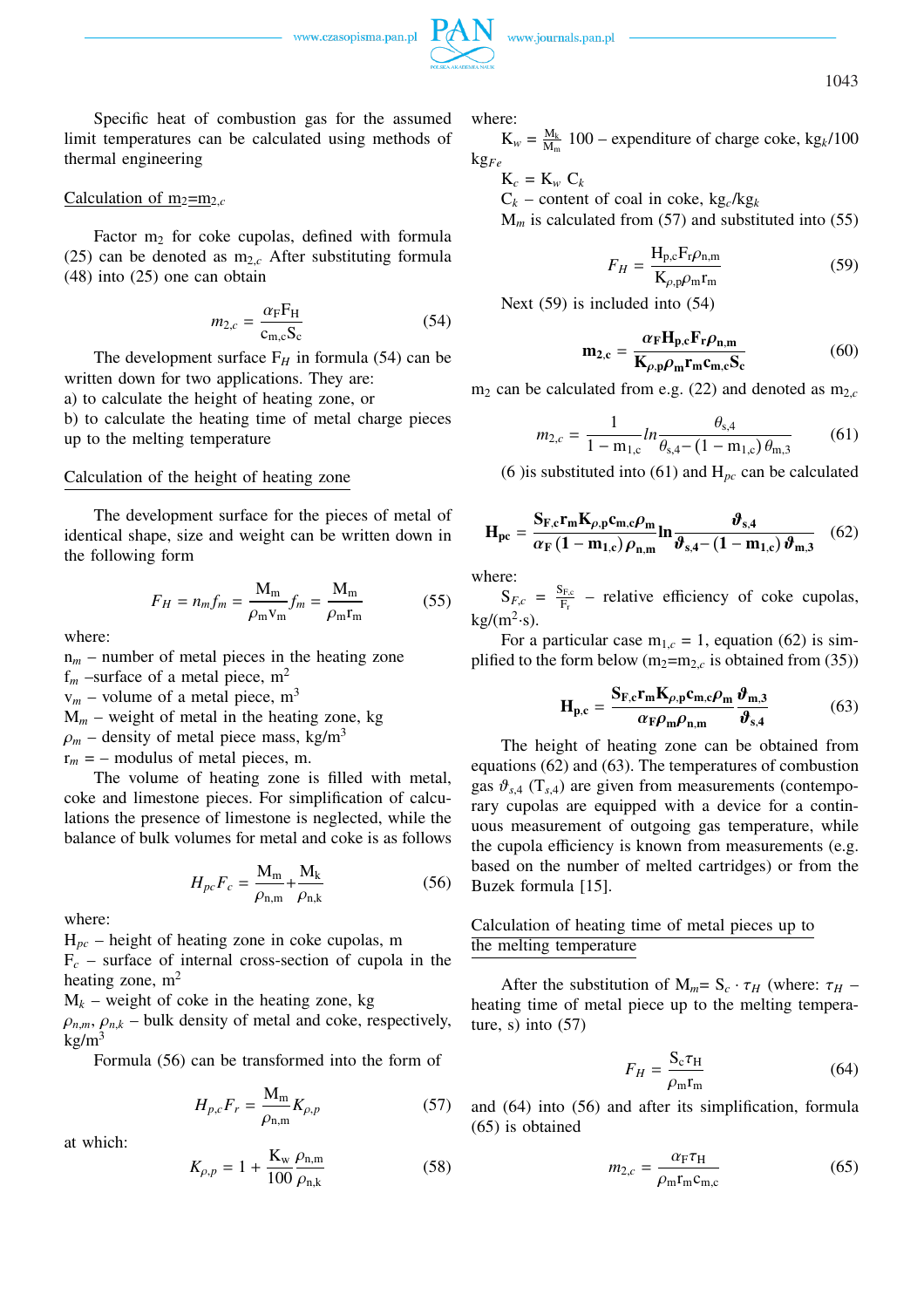

1044

Including (65) into (61)  $\tau_H$  can be determined

$$
\tau_{\rm H} = \frac{\mathbf{r}_{\rm m} \mathbf{c}_{\rm m,c} \rho_{\rm m}}{\alpha_{\rm F} \left(1 - \mathbf{m}_{1,c}\right)} \ln \frac{\boldsymbol{\vartheta}_{\rm s,4}}{\boldsymbol{\vartheta}_{\rm s,4} - \left(1 - \mathbf{m}_{1,c}\right) \boldsymbol{\vartheta}_{\rm m,3}} \qquad (66)
$$

Based on (62) and (66), the following formula to calculate rate of displacement of charge material column in the heating zone is established

$$
w_p = \frac{H_{p,c}}{\tau_H} = \frac{S_{F,c}}{\rho_{n,m}} K_{\rho,p}
$$
 (67)

New analysis of Buzek formula

The formula has a form reported in [15]

$$
S_{F,c} = 100 \frac{P_{F,c}}{K_c L_c}
$$
 (68)

at which

$$
L_c = 4.45 \frac{21}{\text{O}_v} (1 + \eta_{v,c}) \tag{69}
$$

$$
\eta_{v,c} = \frac{(CO_2)_{v,c}}{(CO_2)_{v,c} + (CO)_{v,c}}
$$
(70)

where:

 $L_c$  – volume of air blast spent to burn 1 kg coal contained in the coke, normal conditions,  $m^3/kg_c$ 

 $O_v$  – content of oxygen in the air blast, vol.%

 $\eta_{v,c}$  – degree of coal burning, in unit fraction

 $(CO_2)_{v,c}$   $(CO)_{v,c}$  – content of  $CO_2$  and CO, respectively in the combustion gas of the heating zone, vol.%.

The physical meaning of the Buzek formula, analyzed by a number of authors for tens of years before the era of computers [e.g. 16-18] had not been explained in full. Moreover, one of its interpretations was proved incorrect. Here are the examples, which justify this opinion. Let us start from the erroneous interpretation of limits of the formula use, which will be shown based on a new method of its derivation.

In order to derive the formula, an equality of melting time of metal cartridges and combustion time of coal cartridges in coke ones), i.e.

$$
\tau_{n,m} = \tau_{n,c} \tag{71}
$$

where:

 $\tau_{n,m}$ ,  $\tau_{n,c}$  – melting time of metal cartridges and combustion time of coal cartridges in the coke cartridges, respectively, s.

Equality (71) may be described as

$$
\frac{m_{n,m}}{S_c} = \frac{m_{n,c}}{\dot{m}_c} \tag{72}
$$

S*<sup>c</sup>* can be calculated from (72)

$$
S_c = \frac{m_{n,m}}{m_{n,c}} \dot{m}_c \tag{73}
$$

If obvious relations are substituted into (73)

 $m_{n,m}$  $\frac{m_{n,m}}{m_{n,c}} = \frac{100}{K_c}$  $\frac{100}{K_c}$ ;  $K_c = \frac{m_{n,c}}{m_{n,m}}$  $\frac{m_{n,c}}{m_{n,m}}$ 100;  $\dot{m}_c = \frac{P_c}{L_c}$  $\frac{P_c}{L_c}$ , and both sides are divided by  $F_r$ , equation (68) can be derived

Since the Buzek formula contains condition (71), which, at the same time, is the condition of delivering an adequate amount of thermal energy to the furnace the author of work [15) must have been mistaken, when he claimed, that the (68) formula "is valid for absolutely all the conditions of cupola working". The formula of Buzek has a limited range of application determined first of all by admissible range of variation of thermal energy delivered to the furnace, which in the case of traditional coke cupolas is determined by amounts of  $P_{F,c}$  and  $K_c$  The limits of variation are assessed (approximately) based on experience (practice). Although the amounts of  $P_{F,c}$  and  $K_c$  are changed (in acceptable limits), the work of cupola proceeds according to condition (71), which can be interpreted as "the cupola readjustment to the varying starting parameters". The accommodation of cupola to the fulfillment of condition (71) depends on running thermal processes and accompanying distribution of heat to: superheating the liquid metal, heating the furnace wall and heating the departing combustion gas. If the total loss of physical heat of departing combustion gas and heat transferred to the furnace wall increases, the amount of heat spent on the increase of superheating degree of liquid metal decreases. However, the changes do not result in the alteration of condition (71) [12].

Unequality  $\tau_{n,m} > \tau_{n,c}$  means, that part of metal does not melt and it becomes a reason that the melting process stops ("freezing" of the furnace), while unequality  $\tau_{n,m}$  <  $\tau_{n,c}$  effects in unstable process of melting (breaks in melting)

The next questions, unanswered in literature but important anyhow, are: Which zone of cupola (heating or melting one) does the efficiency  $S_c$  refers to? Is the cupola process a continuous one?

The first question may be answered by analyzing the physical meaning of the denominator of equation (68), (which will be named  $V_d$ ) [19]

$$
V_d = K_c L_c = K_{c,x} L_{c,x} = \frac{1 + \eta_{v,x}}{1 + \eta_{v,4}} K_c A (1 + \eta_{v,x}) = K_c L_c
$$
\n(74)

where:

 $K_{c,x}$   $L_{c,x}$  – product of values  $K_{c,x}$  and  $L_{c,x}$  at a arbitrary level of material column above the level of lower nozzles,  $m_p^3/100$  kg<sub>Fe</sub>.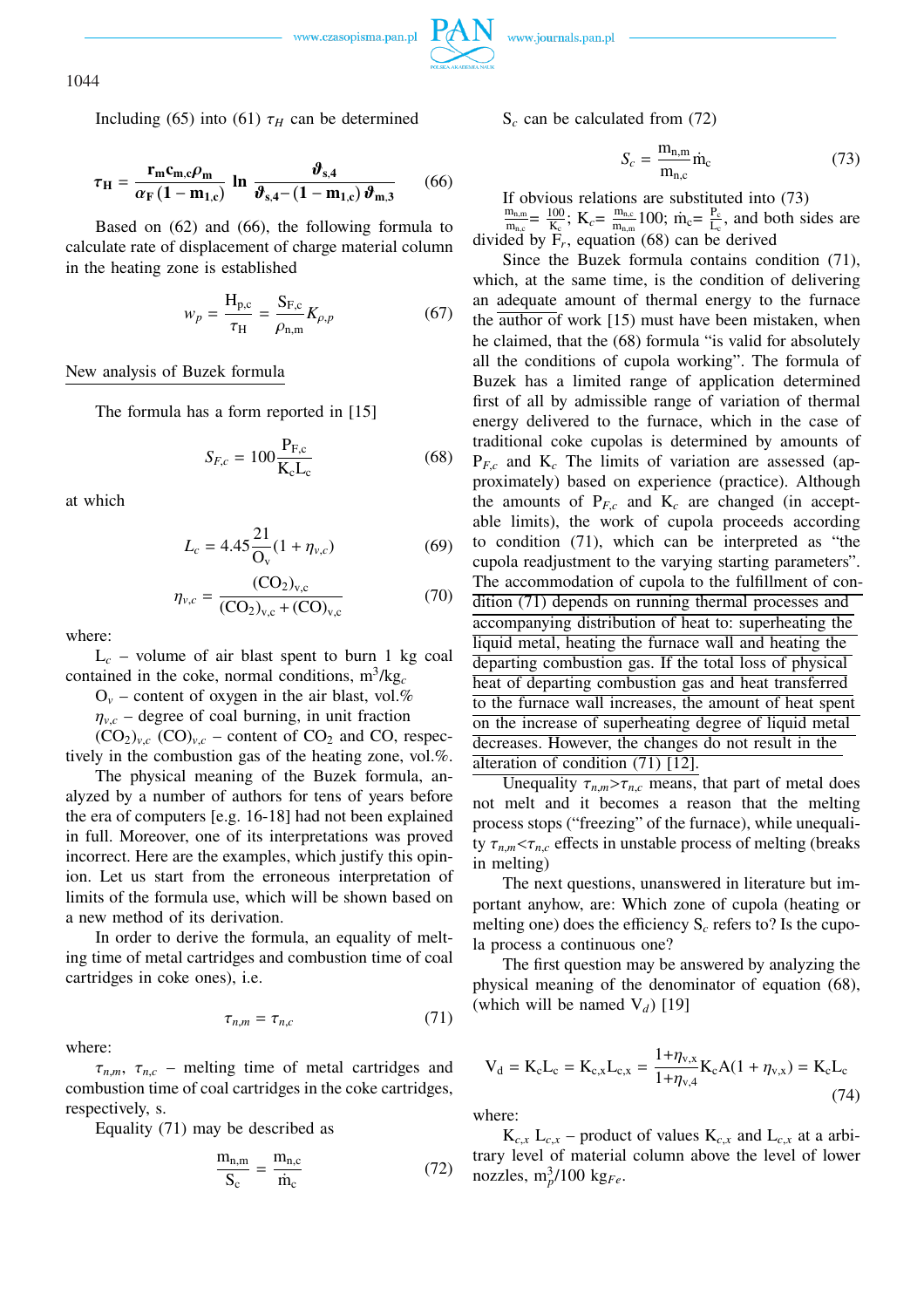$1+n$ 

1045

It follows from (74), that formula (68) applies to each cupola zone, because in a stabilized process, a numerator and a denominator are of the same value for each zone.

In answer to the second question, a subsequent property of the cupola process will be characterized. It will be shown, that the column of charge materials moves inside the cupola shaft in a continuous manner (in spite of the jump-one assumed by the author of [18]) as a result of metal melting, coke burning and the reduction of part of  $CO<sub>2</sub>$  as well as in the effect of gravitation. For the whole column of charge materials its weight can be written in a general way

$$
w_p = w_t + w_s + w_r \tag{75}
$$

where:

 $w_t$ ,  $w_s$ ,  $w_r$  – rates of motion of charge column as the result of melting metal, burning coke and the expenditure of coke coal on the reduction of  $CO<sub>2</sub>$ , m/s.

The right side of (75) for the melting zone can be expressed as

$$
w_t F_r \rho_{n,m} = S_c \tag{76}
$$

The formula to calculate  $w_t$  is obtained from (76)

$$
w_t = \frac{S_c}{\rho_{n,m} F_r} = \frac{S_{F,c}}{\rho_{n,m}}
$$
(77)

The following balance can be written down for the melting zone provided  $CO<sub>2</sub>$  does not undergo the reduction

$$
w_{s}F_{r}C_{k}\rho_{n,k} = \frac{P_{c}}{L_{c,1}}
$$
 (78)

The formula to calculate  $w_s$  from (78) is as follows

$$
w_s = \frac{P_{F,c}}{L_{c,1}C_k \rho_{n,k}}
$$
(79)

In turn to obtain the formula of rate w*<sup>r</sup>* , proportion (80) is formed

$$
\frac{w_r}{w_s} = \frac{K_c - K_{c,1}}{K_{c,1}}
$$
 (80)

where:

 $K_{c,1}$  – weight of coal in charge coke reduced by the loss of coal for the  $CO_2$  reduction, kg<sub>c</sub>/100 kg<sub>Fe</sub>

With the use of (79) and (80) total  $w_{s,r} = w_s + w_r$  is put down

$$
w_{s,r} = \frac{P_{F,c}}{L_c C_k \rho_{n,k}} \frac{K_c}{K_{c,1}}
$$
(81)

Substituting the formula from [19] into (81)

$$
K_{c,1} = \frac{1 + \eta_{v,c}}{2} K_c
$$
 (82)

After the simplification the following formula for the calculation of the total rates w*s*,*<sup>r</sup>*

$$
w_{s,r} = \frac{P_{F,c}}{L_c C_k \rho_{n,k}}
$$
(83)

where:

$$
L_c = L_{c,1} \frac{1 + \eta_{v,c}}{2} = \frac{8.9}{2} \frac{21}{\Omega_v} (1 + \eta_{v,c}) \text{wg (69)}.
$$
  
After including (77) and (83) into (75) and reshaping

it

$$
w_p = \frac{S_{F,c}}{\rho_{n,m}} + \frac{P_{F,c}}{L_c \rho_{n,k}} = \frac{S_{F,c}}{\rho_{n,m}} K_{\rho,p}
$$
(84)

where:

The substitutions:  $\frac{P_{F,c}}{L_c} = \frac{S_{F,c}}{\rho_{100}}$  $\frac{\delta F_{\text{R}}}{\rho_{100}}$  and (58) were used in (84)

Formula (84) is identical with (67) for the heating zone, which is a subsequent proof, that the efficiency calculated from the Buzek formula may be referred to each cupola zone, and it is in turn also a new interpretation of his formula.

## Physical heat of outgoing combustion gas

Heat power of outgoing combustion gas  $Q_{s,4}$  (W) is contained in the formula

$$
Q_{s,4} = W_{s,c} \quad \vartheta_{s,4} = V_{s,c} c_{s,c} \dot{m}_c \vartheta_{s,4} \tag{85}
$$

Formula (49) and assumption  $T_{m4} = T_{at}$  (where  $T_{at}$ – ambient temperature) were applied to work out (85).

After dividing (85) by efficiency S*<sup>c</sup>*

$$
Q_{s,4}^* = \frac{Q_{s,4}}{S_c} = V_{s,c} c_{s,4} K_c \vartheta_{s,4}
$$
 (86)

Or after substitution of (22)

$$
Q_{s,4}^{*} = V_{s,c} c_{s,4} K_c \frac{1 - m_{1,c}}{1 - exp[-m_{2,c}(1 - m_{1,c})]} \vartheta_{m,3} (87)
$$

where:

 $Q_{s,c}^{*}$  – loss of physical heat of combustion gas to the ambience, J/100 kg*Fe*

 $c_{s,4}$  – specific heat of outgoing combustion gas,  $J/(m^3 \cdot K)$ .

Equation (86) can be utilized, when the temperature of combustion gas  $T_{s,4}$  is known from measurements.

#### **Example 1.**

Calculation of work parameters for coke cupolas.

Data:  $m_{n,m}=400 \text{ kg}_{Fe}$ ,  $m_{n,k}=48 \text{ kg}_k$ ,  $C_k=0.86 \text{ kg}_c/\text{kg}_k$ ,  $P_{F,c}$ =1,6 m<sub>p</sub><sup>3</sup>/(m<sup>2</sup>·s), F<sub>r</sub> = 0,503 m<sup>2</sup>, c<sub>m,c</sub>=850 J/(kg<sub>Fe</sub>·K),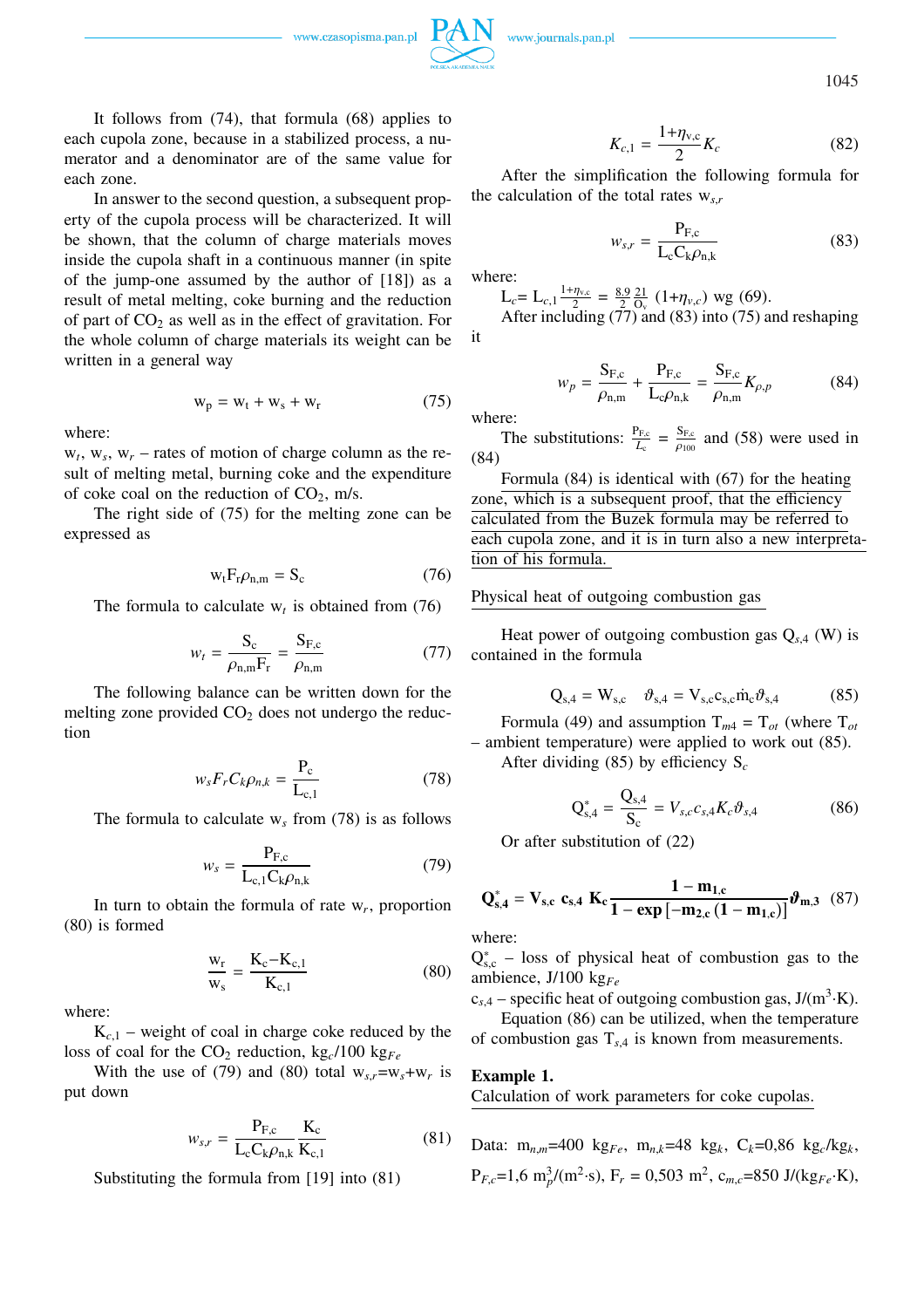

1046

 $c_{s,c}$ =1600 J/(m<sup>3</sup>·K) (value calculated for temperature range 500–1300◦C), r*<sup>m</sup>* = 0,015 m, O*v*=21vol.%,  $\rho_m$ =7000 kg<sub>*Fe</sub>*/m<sup>3</sup>,  $\rho_{n,m}$ =2500 kg<sub>*Fe</sub>*/m<sup>3</sup>,  $\rho_{n,k}$  =500 kg<sub>*k*</sub>/m<sup>3</sup>,</sub></sub>  $\alpha_F = 130 \text{ W/(m}^2 \cdot \text{K})$ H*p*,*c*=3,5 m (assumed), T*m*,3=1150◦C, T*m*,4=20◦C. Calculations:  $K_w = \frac{48}{400}$  $\frac{10}{400}$  100=12 kg<sub>k</sub>/100 kg<sub>Fe</sub>,  $K_c = 0.86 \cdot K_w = 10,32 \text{ kg}_c/100 \text{ kg}_{Fe}, \eta_{v,c} = 0,525 \text{ (according)}$ to formula of H. Jungbluth)  $L_c$ =4,45(1+0,525)=6,79  $m_p^3/kg_c$  $S_{F,c} = 100 \cdot \frac{1.6}{10.33}$  $\frac{1.0}{10.32 \cdot 6.79} = 2,28 \text{ kg}_{Fe} / (\text{m}^2 \cdot \text{s}),$  $S_c = 2,28 \cdot 0,503 = 1,145$  kg<sub>Fe</sub>/s,

 $\tau_{n,m} = \frac{400}{1.145} = 349 \text{ s}, \ \tau_{n,c} = \frac{48 \cdot 0.86 \cdot 6.79}{1.6 \cdot 0.503} = 349 \text{ s},$  $m_{1,c} = \frac{100 \cdot 850}{7.22 \cdot 1600}$  $\frac{100}{7.23 \cdot 1600 \cdot 10.32} = 0,712,$  $V_c = 5,39(1+0,65 \cdot 0,525) = 7,23 \text{ m}_s^3/\text{kg}_c$ *s*  $K_{\rho,p} = 1 + \frac{12}{100}$ 100  $\frac{2500}{500}$ =1,6  $m_{2,c} = \frac{3, 5 \cdot 130 \cdot 2500 \cdot 10, 32 \cdot 6, 79}{100 \cdot 16, 0.015 \cdot 16, 850 \cdot 700}$  $\frac{1}{100 \cdot 1, 6 \cdot 0, 015 \cdot 1, 6 \cdot 850 \cdot 7000} = 3,49$  $\vartheta_{s,4} = \frac{1 - 0,712}{1 - \frac{1}{2}}$  $\frac{1}{1 - \exp[-4, 49(1 - 0, 712)]}$  1130=513 K, T*s*,4=533◦C,

$$
\vartheta_{s,3} = 513 + 0,712 \cdot 1130 = 1318 \text{ K}, T_{s,3} = 1338 \text{ °C},
$$
  
\n
$$
\tau_H = \frac{0,015 \cdot 850 \cdot 7000}{130(1 - 0,712)} \text{ ln } \frac{513}{513 - (1 - 0,712)1130} = 2398 \text{ s } (40 \text{ min}).
$$

In the presented example value  $H_{p,c}$  was given, which enabled the calculation of  $T_{s,4}$ ; if  $T_{s,4}$  is known from measurements, then H*p*,*<sup>c</sup>* can be calculated.

### **Gas-fired cupolas**

The following formulas characterizing the work of gas cupolas will be subsequently derived: the formula for calculating the efficiency of the heating zone  $(\text{kg}_F/\text{s})$ , the formulas for factors  $m_{1,g}$  and  $m_{2,g}$  appearing in the general equation (20) and its variants as well as the formulas for heating zone height and heating time of metal pieces up to the melting temperature.

#### Calculation of efficiency

The formula for the calculation of efficiency of gas cupolas (an analogy to the Buzek formula for the coke cupolas) can be derived, assuming the equality of heating times to the melting temperature of metal charge

cartridges (portion of metal charge, kg*Fe*) and burning times of gas cartridges (portion of gas,  $m_{\text{gaz}}^3$ )

$$
\frac{m_{n,m}}{S_g} = \frac{v_{n,g}}{\dot{v}_{s,g}}\tag{88}
$$

at which:

$$
\tau_{n,m} = \frac{m_{n,m}}{S_g} \tag{89}
$$

$$
\tau_{n,g} = \frac{\mathbf{v}_{n,g}}{\dot{\mathbf{v}}_{s,g}} \tag{90}
$$

where:

 $S_g$  – efficiency of metal heating up to the melting time in gas cupolas, kg/s

v*ng* – volume of gas cartridge (an assumed volume of gas required for melting of one metal cartridge) normal conditions,  $m_g^3$ 

 $\dot{v}_{s,g}$  – volumetric rate of gas burning normal conditions,  $\frac{m_g^3}{s}$ 

 $\tau_{n,m}$ ,  $\tau_{n,g}$  – time of metal cartridge melting and that of gas cartridge burning, respectively, s

Quantity  $\dot{v}_{s,g}$  is calculated from

$$
\dot{v}_{s,g} = \frac{P_g}{L_g} \tag{91}
$$

where:

 $P_g$  – consumption of air blast in the gas cupolas, normal conditions of pressure and temperature (content of oxygen can be optional),  $m_g^3/s$ 

 $L_g$  – volume of air blast used up for burning 1 m<sup>3</sup> of gas, normal conditions,  $m_p^3/m_g^3$ 

After the substitution of  $(91)$  into  $(88)$  the efficiency can be found

$$
S_g = \frac{\mathbf{m}_{\text{n,m}}}{\mathbf{v}_{\text{n,g}}} \frac{\mathbf{P}_g}{\mathbf{L}_g} \tag{92}
$$

Equation (92) can be transformed into the shape of the Buzek equation

$$
S_g = 100 \frac{\mathrm{P_g}}{\mathrm{K_g} \mathrm{L_g}}\tag{93}
$$

at which

$$
K_g = \frac{v_{n,g}}{m_{n,m}} 100
$$
 (94)

where:

 $K_g$  – volume of gas needed for 100 kg metal charge,  $m_g^3$ /100 kg<sub>Fe</sub>.

Equation (93) concerns the working (melting metal) gas cupolas. It does not consider the thermal processes. Moreover, the range of  $P_g$  and  $K_g$  changes should be assessed based on experiments.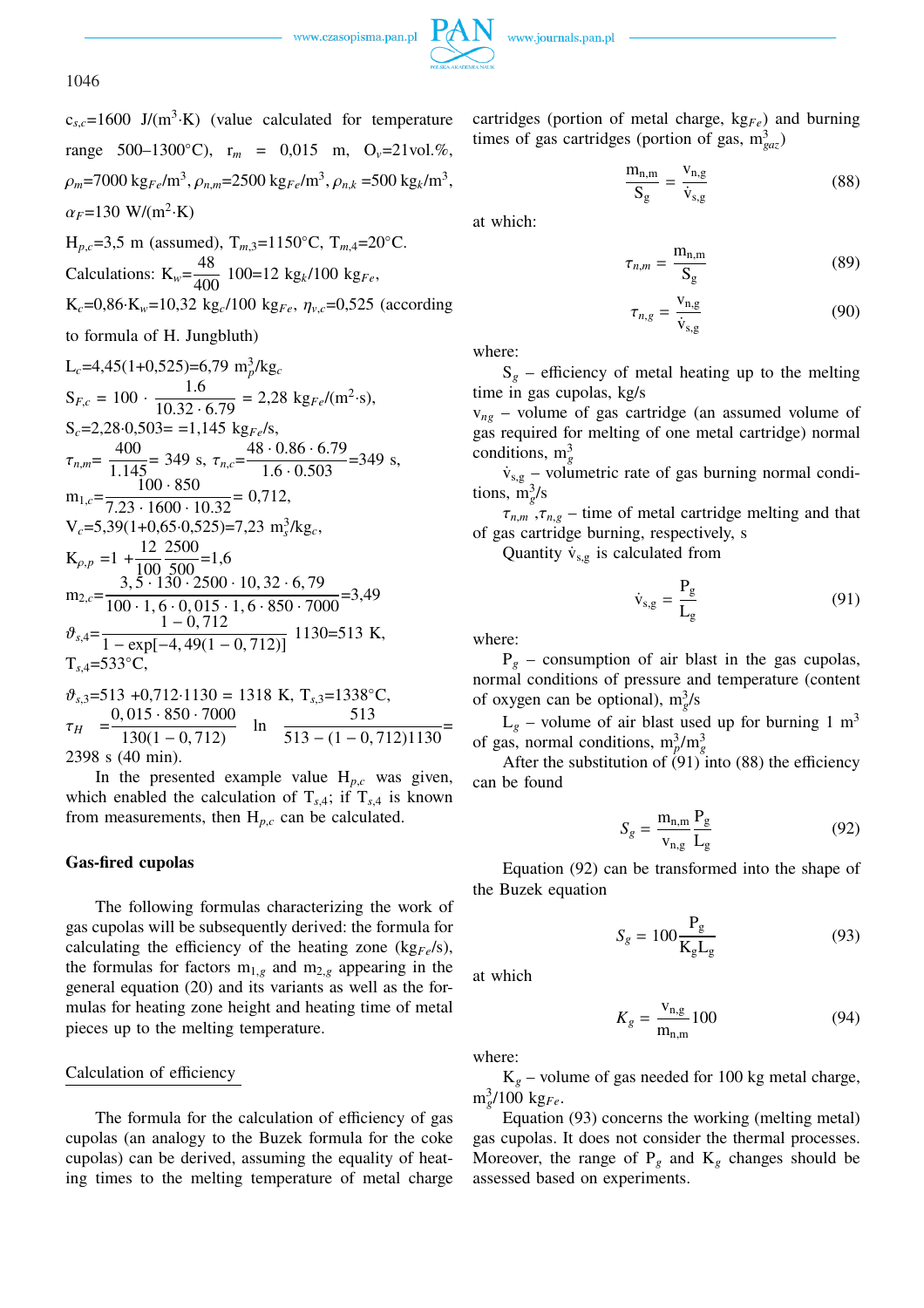

1047

A more general form of equation (94) is obtained after dividing its both sides by F*<sup>r</sup>*

$$
S_{F,g} = 100 \frac{\mathrm{P}_{F,g}}{\mathrm{K_g} \mathrm{L_g}}\tag{95}
$$

where:

$$
S_{F,g} = \frac{S_g}{F_r} - k g_{Fe} / (m^2 \cdot s)
$$
;  $P_{F,g} = \frac{P_g}{F_r} - m_p^3 / (m^2 \cdot s)$  or  $m_p / s$ .

## *Calculation of m*1,*<sup>g</sup>*

The value of  $m_{1,g}$  comes from the ratio of temperature powers of the heated medium (metal) and the heating one (combustion gas), given with a general equation (3), which, for the gas cupolas considered, can be written down as

$$
m_{1,g} = \frac{\mathbf{W}_{\text{m,g}}}{\mathbf{W}_{\text{s,g}}} \tag{96}
$$

where:

 $W_{m,g}$ ,  $W_{s,g}$  – temperature power of the heated metal and the heating combustion gas, respectively in the heating zone, W/K.

Let us write the values  $W_{m,g}$ ,  $W_{s,g}$  with the formulas

$$
W_{m,g} = S_g c_{m,g}, \quad \text{and} \tag{97}
$$

$$
W_{s,g} = V_{sg} c_{sg} \frac{P_{c,g}}{L_g}
$$
 (98)

where:

 $c_{m,g}$  – effective specific heat of metal charge in the heating zone of gas cupolas, J/(kg*Fe*·K)

V*sg* – volume of combustion gas appearing after burning 1 m<sup>3</sup> gas, standard conditions,  $m_s^3/m_g^3$ c*sg* – mean specific heat of combustion gas in the heating zone, pressure of combustion gas  $0,1$  MPa,  $J/(m^3 \cdot K)$ .

After substitution of (97) and (98) into (96)

$$
m_{1,g} = \frac{100c_{\text{m,g}}}{V_{\text{s,g}}c_{\text{s,g}}K_{\text{g}}}
$$
(99)

where:

$$
K_g = \frac{P_{c,g}}{L_g S_{c,g}} 100 = \frac{v_{g,n}}{m_{n,m}} 100, \frac{m_{gas}^3}{kg_{Fe}} 100 \text{ [similar to (66)]}
$$

$$
\frac{P_{c,g}}{L_g}\Bigg(\frac{m_{pow}^3m_{gas}^3}{sm_{pow}^3}\text{=}\frac{m_{gas}^3}{s}\Bigg); \frac{1}{S_{c,g}}\left(\tfrac{s}{kg_{Fe}}\right).
$$

It results from (99), that the increase of  $K_g$  yields the decrease of  $m_{1,g}$  which in turn effects in the growth of  $\vartheta_{s,4}$  and fall of  $\vartheta_{s,3}$  (Table 1).

## *Calculation of m*<sub>2,g</sub>

Equation (98) is substituted into general formula (21)

$$
m_{2,g} = \frac{\alpha_{\rm F} F_{\rm H}}{W_{\rm m,g}}\tag{100}
$$

Formula of  $F_H$  will be derived analogically to (48) obtaining

$$
F_H = \frac{\mathbf{M}_{\text{m,g}}}{\rho_{\text{m}} \mathbf{r}_{\text{m}}} \tag{101}
$$

where:

 $M_{m,g}$  – weight of metal in the heating zone of coke cupolas, kg.

Substituting (97) and (101) into (100) formula of  $m_{2,g}$  is derived

$$
m_{2,g} = \frac{\alpha_{\rm F} M_{\rm m,g}}{\rho_{\rm m} r_{\rm m} S_{\rm g} c_{\rm m,g}}\tag{102}
$$

From (102) and (54) two important formulas are obtained, i.e. the formula for calculation of heating zone height and another to calculate heating time ofmetal pieces charge up to the melting temperature.

#### Formula to calculate the heating zone height

The mass of metal in the heating zone  $M_{m,g}$  can be put down with formula

$$
M_{m,g} = H_{p,g} F_r \rho_{n,m} \tag{103}
$$

where:

 $H_{p,g}$  – heating zone height of gas cupolas (presence of limestone and possible additions are neglected), m

Substituting (103) into (102)

$$
m_{2,g} = \frac{\alpha_{\rm F} H_{\rm p,g} F_{\rm r} \rho_{\rm n,m}}{\rho_{\rm m} r_{\rm m} S_{\rm g} c_{\rm m,g}}\tag{104}
$$

and (104) into (54) the heating zone height can be obtained

$$
\mathbf{H}_{\mathbf{p},\mathbf{g}} = \frac{\rho_{\mathbf{m}} \mathbf{r}_{\mathbf{m}} \mathbf{S}_{\mathbf{F},\mathbf{g}} \mathbf{c}_{\mathbf{m},\mathbf{g}}}{\alpha_{\mathbf{F}} \rho_{\mathbf{n},\mathbf{m}} \left(1 - \mathbf{m}_{1,\mathbf{g}}\right)} \mathbf{ln} \frac{\boldsymbol{\vartheta}_{\mathbf{s},\mathbf{4}}}{\boldsymbol{\vartheta}_{\mathbf{s},\mathbf{4}} - \left(1 - \mathbf{m}_{1,\mathbf{g}}\right) \boldsymbol{\vartheta}_{\mathbf{m},\mathbf{3}}} \tag{105}
$$

Equation (64) will be incorporated into (105), which defines the efficiency of gas cupolas

$$
\mathbf{H}_{p,g} = \frac{100\mathbf{P}_{F,g}\rho_m\mathbf{r}_m\mathbf{c}_{m,g}}{\mathbf{K}_g\mathbf{L}_g\alpha_F\rho_{n,m}\left(1-\mathbf{m}_{1,g}\right)}\mathbf{ln}\frac{\boldsymbol{\vartheta}_{g,4}}{\boldsymbol{\vartheta}_{g,4}-\left(1-\mathbf{m}_{1,g}\right)\boldsymbol{\vartheta}_{m,3}}\tag{106}
$$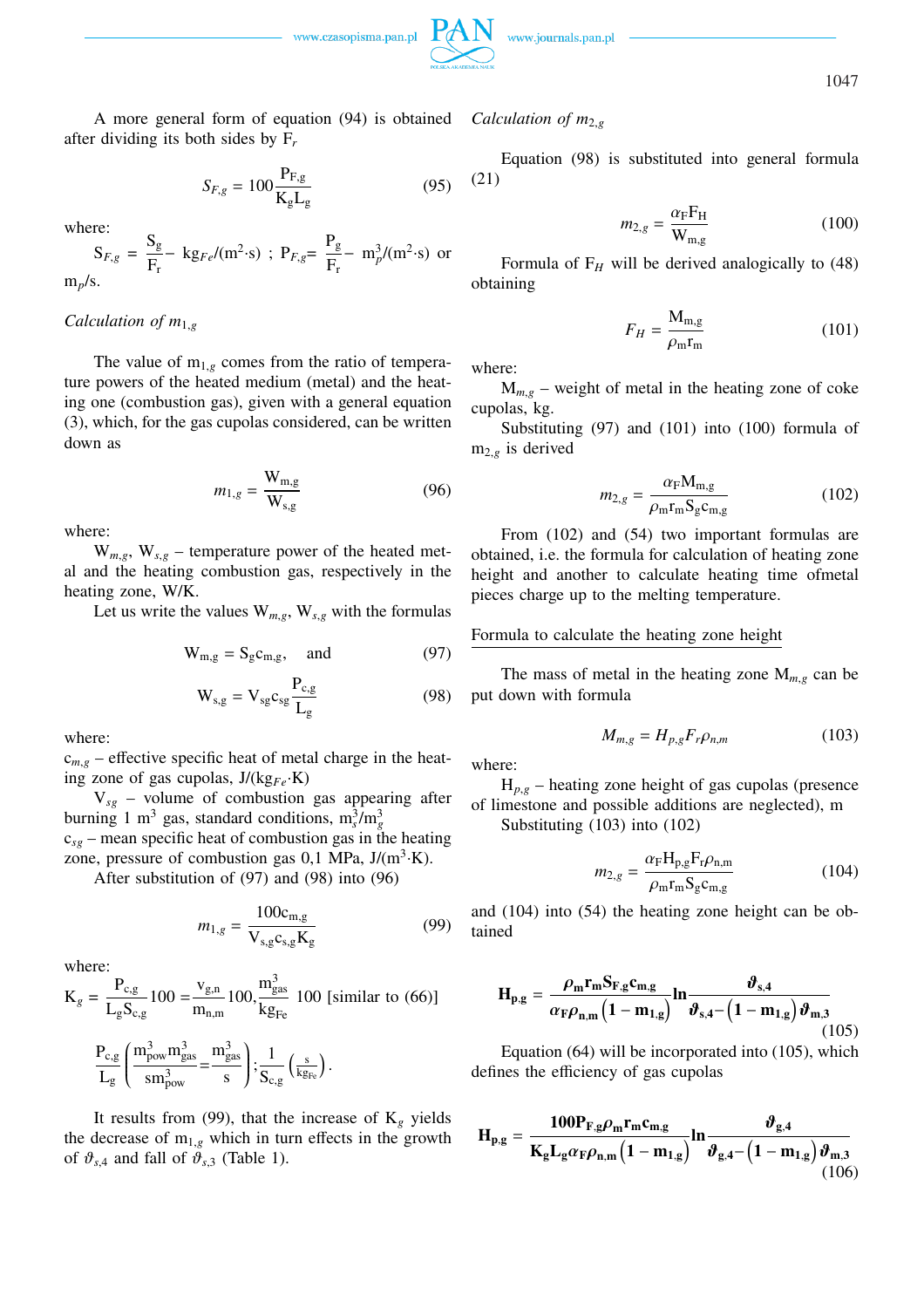

1048

Formula to calculate the heating time of metal charge pieces up to the melting temperature

The weight of metal in the heating zone may be used to obtain the formula of heating time of metal pieces up to the melting temperature

$$
M_{m,g} = S_g \tau_H \tag{107}
$$

where:

 $\tau_H$  – heating time of metal pieces up to the melting temperature, s.

Formula (108) is obtained after including (107) into (102) and after a simplification

$$
m_{2,g} = \frac{\alpha_{\rm F} \tau_{\rm H}}{\rho_{\rm m} \mathbf{r}_{\rm m} \mathbf{c}_{\rm m,g}}\tag{108}
$$

Time  $\tau_H$  can be calculated by inserting (108) into (54)

$$
\tau_{\rm H} = \frac{\mathbf{r}_{\rm m} \mathbf{c}_{\rm m,g} \rho_{\rm m}}{\alpha_{\rm F} \left(1 - \mathbf{m}_{1,\rm g}\right)} \ln \frac{\vartheta_{\rm s,4}}{\vartheta_{\rm s,4} - \left(1 - \mathbf{m}_{1,\rm g}\right) \vartheta_{\rm m,3}} \qquad (109)
$$

When comparing the gas and coke cupola processes, the equality of melting times of metal cartridges may be assumed, which results in the following relations

$$
\frac{V_{n,g}}{P_g}L_g = \frac{m_{n,c}}{P_c}L_c
$$
 (110)

Eg.  $P_g$  for the given values of other parameters can be obtained from (110)

$$
P_g = P_c \frac{v_{n,g}}{m_{n,c}} \frac{L_g}{L_c}
$$
 (111)

Analogically to formulas (85), (86) and (87), the formulas of Q*s*,<sup>4</sup> and valid for gas cupolas can be written down

# **Example 2.**

# Calculation of work parameters of gas cupola

Data: gas composition:  $100\% \text{ CH}_4$  (e.g. natural gas of Carpathian Mountains origin contains 92% methane, 2% other combustible components and 6% nitrogen [21]);  $P_{F,g} = 1.6 \text{ m}^3/(m^2 \cdot \text{s})$ ,  $c_{m,g} = 850 \text{ J/(kg}_{Fe} \cdot \text{K})$ ;  $K_g =$ 8 m<sup>3</sup><sub>gas</sub>/100 kg<sub>Fe</sub>; F<sub>r</sub>=0,503 m<sup>2</sup>;  $\alpha_F$ =130 W/(m<sup>2</sup>·K);  $\rho_m$ =7000 kg/m<sup>3</sup>; r<sub>m</sub>=0,015 m, O<sub>v</sub>=21 vol.%, calculated mean specific heat for the zone (temperature range from 1300  $\degree$  to 600  $\degree$ ): c<sub>s,g</sub>=1687 J/(m<sup>3</sup>·K).

Calculations: Methane burns according to reaction

CH<sub>4</sub> + 2 O<sub>2</sub> = CO<sub>2</sub> + 2 H<sub>2</sub>O; L<sub>g</sub> = (2+2 
$$
\frac{79}{21}
$$
) =  
9,52 m<sub>p</sub><sup>3</sup>/m<sub>g</sub><sup>3</sup>;

$$
V_{sg} = ++ = 1 + 2 + 2 \frac{79}{21} = 10,52 \text{ m}_s^3/\text{m}_g^3, P_g = 1,6 \frac{8}{10,32} \frac{9,52}{6,79}
$$
  
= 1,74 m/s,  

$$
S_{F,g} = 100 \frac{1,74}{8 \cdot 9,52} = 2,28 \text{ kg}_{Fe}/(\text{m}^2 \cdot \text{s}); S_g = 2,28 \cdot 0,503
$$
  
= 1,147 kg<sub>Fe</sub>/s.  

$$
m_{1,g} = \frac{100 \cdot 850}{10,52 \cdot 1687 \cdot 8} = 0,6; H_{p,g} = \frac{H_{p,c}}{K_{p,p}} = \frac{3,5}{1,6} = 219 \text{ m};
$$

$$
m_{2,g} = \frac{130 \cdot 2,19 \cdot 2500}{7000 \cdot 0,015 \cdot 2,28 \cdot 850} = 3,5;
$$

$$
\vartheta_{s,4} = \frac{(1 - 0,6)1130}{1 - \exp[-3,5(1 - 0,6)]} = 600 \text{ K}
$$

$$
T_{s,4} = 600 + 20 = 620^{\circ} \text{C}; \ \vartheta_{s,3} = 600 + 0,6 \cdot 1130 = 1278 \text{ K};
$$

$$
T_{s,3} = 1298^{\circ} \text{C};
$$

$$
\tau_H = \frac{0,015 \cdot 850 \cdot 7000}{130(1 - 0,6)} \text{ ln } \frac{600}{600 - (1 - 0,6)1130} = 2402 \text{s}
$$

(40 min). The H*p*,*<sup>g</sup>* assumed height was respectively lowered compared to the one from example 1. It enabled the calculation of temperature  $T_{s,4}$  If  $T_{s,4}$  is known (e.g. from

measurements), 
$$
H_{p,g}
$$
 can be calculated from equation  
(74) or (79)

Further calculations: 
$$
\tau_{n,m} = \frac{400}{1,147} = 348
$$
 s;

$$
\tau_{n,g} = \frac{4 \cdot 8}{1,74 \cdot 0,503} 9,52 = 348 \text{ s};
$$
  
\n
$$
M_{m,g} = 2,19 \cdot 0,503 \cdot 2500 = 2754 \text{ kg}_{Fe}; \quad S_g = \frac{2754}{1,147} = 2401 \text{ s}
$$

(check).

The energy comparison of examples 1 and 2:

– Lower combustion heat of natural gas from Carpathian Mountains equals  $34,715$  MJ/m<sub>g</sub><sup>2</sup> [21],

– energy delivered to the cupola in the result of gas combustion is 8·34,715=277,72 MJ/100 kg*Fe*

– effective heat of burning of coke coal (decreased by losses for the reaction of  $CO<sub>2</sub>$  reduction) is 33,66 (0,3+0,7·0,525)10,32=231,9 MJ/100 kg*Fe*

– the difference is (277,72-231,9)=45,82 MJ/100 kg*Fe*

the volume of combustion gas in the coke process is equal to  $5,39(1+0,65\cdot0,525)10,32=74,5$  m<sup>3</sup>/100 kg<sub>Fe</sub>; while the volume of combustion gas in the gas process is equal to  $10,52.8=84,2 \text{ m}_s^3/100 \text{ kg}_{Fe}$ 

– volumes of combustion gas components in the coke process are: CO=9,15 m<sup>3</sup>/100 kg<sub>Fe</sub>; CO<sub>2</sub>=10,11 m<sup>3</sup>/100 kg*Fe*; N2=52,24 m<sup>3</sup> /100 kg*Fe*

– volumes of combustion gas components in the gas process are:

 $CO<sub>2</sub>=0.095·84.2=8 m<sup>3</sup>/100 kg<sub>Fe</sub>; H<sub>2</sub>O=0.19·84.2=16$ m<sup>3</sup> /100 kg*Fe*;

N2=0,715·84,2=60,2 m<sup>3</sup> /100 kg*Fe*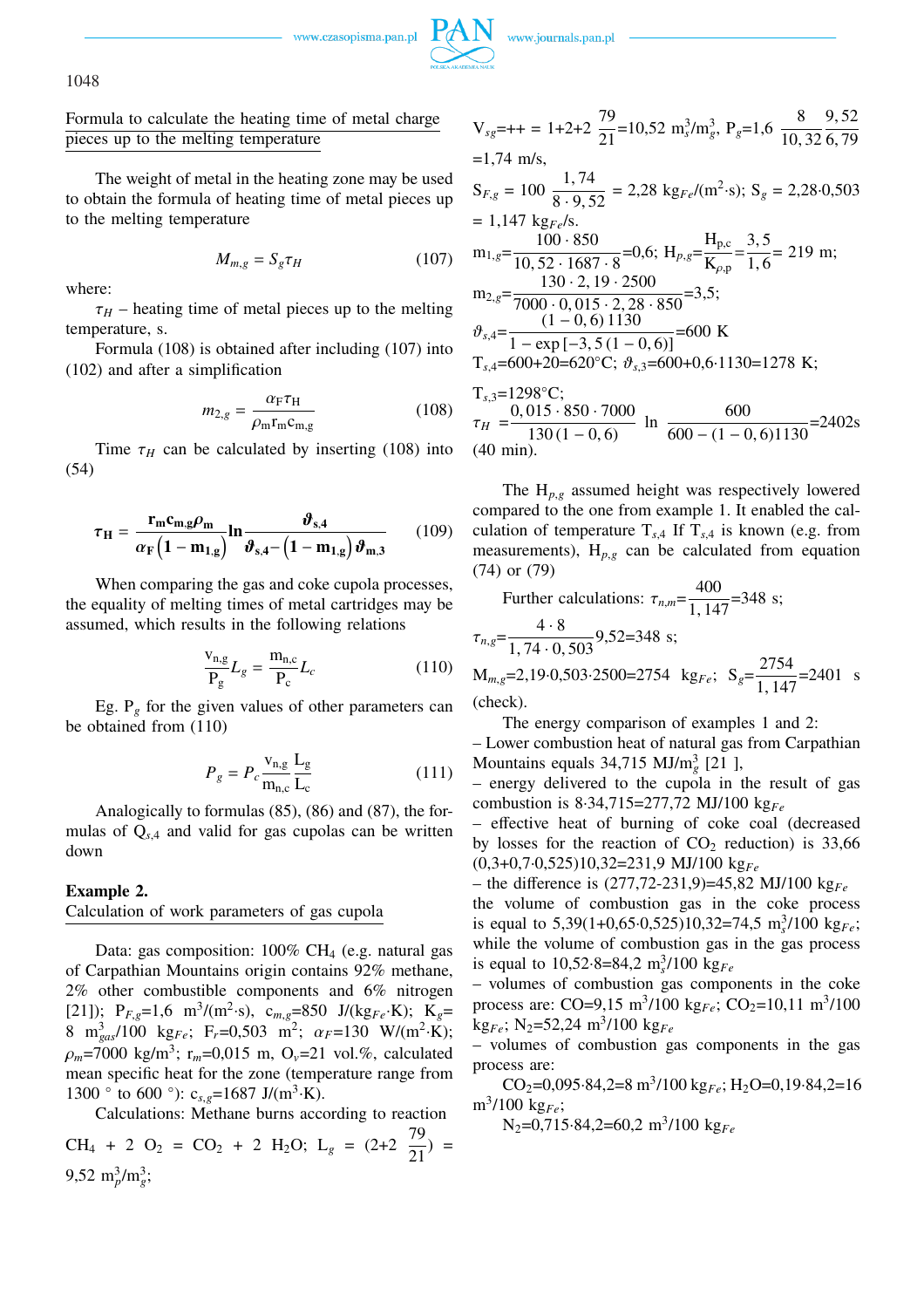1049

### **Coke-gas-fired cupolas**

Basic formulas for the coke-gas cupolas are derived in the analogical sequence as for the gas cupolas.

### Efficiency of coke-gas cupolas

The equality of times of metal cartridge melting, coal (coke) cartridge burning and gas cartridge burning is assumed for coke-gas cupolas

$$
\tau_{n,m} = \tau_{n,c} = \tau_{n,g} \tag{112}
$$

Or in a wider form

$$
\frac{m_{n,m}}{S_{\varepsilon}} = \frac{m_{n,c}}{P_c} L_c = \frac{v_{n,g}}{P_g} L_g \tag{113}
$$

Equation (111) results from (113). It allows the calculation of value  $P_\varphi$  which meets the condition of  $\tau_{n,c} = \tau_{n,g}$ 

Since in the same time a coal cartridge and a gas one melt one metal cartridge each, their efficiency is a sum

$$
2S_{\varepsilon} = S_c + S_g \tag{114}
$$

where:

S<sup>ε</sup> – efficiency of coke-gas cupola, kg*Fe*/s.

Equations (68) and (93) included into (114) give

$$
\mathbf{S}_{\varepsilon} = \frac{100}{2} \left( \frac{\mathbf{P}_{\rm c}}{\mathbf{K}_{\rm c} \mathbf{L}_{\rm c}} + \frac{\mathbf{P}_{\rm g}}{\mathbf{K}_{\rm g} \mathbf{L}_{\rm g}} \right) \tag{115}
$$

After dividing both sides of (115) by the cupola shaft cross section

$$
\mathbf{S}_{\mathbf{F},\varepsilon} = \frac{100}{2} \left( \frac{\mathbf{P}_{\mathbf{F},c}}{\mathbf{K}_c \mathbf{L}_c} + \frac{\mathbf{P}_{\mathbf{F},g}}{\mathbf{K}_g \mathbf{L}_g} \right) \tag{116}
$$

where:

 $S_{F,\varepsilon}$  – relative efficiency of coke-gas-fired cupolas,  $kg_{Fe}/(m^2 \cdot s)$ .

Calculation of  $m_{1,\varepsilon}$ 

Using a general definition (3), value  $m_1$  for the coke-gas cupolas will be denoted as  $m_{1,\varepsilon}$  and will form the equation

$$
\mathbf{m}_{1,\varepsilon} = \frac{\mathbf{W}_{\mathbf{m},\varepsilon}}{\mathbf{W}_{\mathbf{s},\varepsilon}} \tag{117}
$$

where:

 $W_{m,\varepsilon}$  – temperature power absorbed by the metal charge, W/K

 $W_{s,\varepsilon}$  – temperature power of combustion gas in the heating zone of coke-gas-fired cupolas, W/K.

For the coke-gas-fired cupolas it is assumed, that the temperature power of combustion gas in the heating zone is equal to the total of temperature powers of combustion gases produced as the result of burning the coke and gas.

$$
W_{s\varepsilon} = (V_{s,c}\dot{m}_c + V_{s,g}\dot{v}_g)c_{s\varepsilon} \tag{118}
$$

where:

 $c_{s,\varepsilon}$  – mean specific heat of the mixture of combustion gases in the heating zone, released on burning the coal and gas,  $J/(m_s^3 \cdot K)$ .

In turn, the temperature power absorbed by the heated metal in coke-gas-fired cupolas will be put down as

$$
W_{m,\varepsilon} = c_{m,\varepsilon} S_{\varepsilon} \tag{119}
$$

where:

c*m*,ε – effective specific heat of metal charge of coke-gas cupolas, J/(kg*Fe*·K).

After incorporating (118) and (119) into (117) the following equation is obtained

$$
m_{1,\varepsilon} = \frac{c_{m,\varepsilon}}{\left(V_{s,c}\frac{\dot{m}_c}{S_{\varepsilon}} + V_{s,g}\frac{\dot{v}_g}{S_{\varepsilon}}\right)c_{s,\varepsilon}}
$$
(120)

or

$$
m_{1,\varepsilon} = \frac{100c_{\mathrm{m},\varepsilon}}{\left(\mathbf{V}_{\mathrm{s,c}}\mathbf{K}_{\mathrm{c},\varepsilon} + \mathbf{V}_{\mathrm{s,g}}\mathbf{K}_{\mathrm{g},\varepsilon}\right)c_{\mathrm{s},\varepsilon}}
$$
(121)

where:

 $K_{c,\varepsilon}$  – consumption of coke coal in coke-gas-fired cupolas, kg*c*/100 kg*Fe*

K*g*,ε consumption of gas in coke-gas-fired cupolas,  $\rm m_g^3$  /100 kg<sub>Fe</sub>

## *Calculation of parameter m*2,ε

For the coke-gas-fired cupolas, value  $m_2$  can be denoted as  $m_{2,\varepsilon}$  and it can be formulated as (122) based on (21) and (119)

$$
m_{2,\varepsilon} = \frac{\alpha_{\rm F} F_{\rm H}}{c_{\rm m,\varepsilon} S_{\varepsilon}}\tag{122}
$$

Formula  $F_H$  is analogical with (48)

$$
F_H = \frac{\mathbf{M}_{\text{m},\varepsilon}}{\rho_{\text{m}} \mathbf{r}_{\text{m}}} \tag{123}
$$

where:

M*m*,ε – weight of metal in the heating zone of coke-gas-fired cupolas, kg*Fe*

Substituting (123) into (122)

$$
m_{2,\varepsilon} = \frac{\alpha_{\text{F}} M_{\text{m},\varepsilon}}{\rho_{\text{m}} r_{\text{m}} c_{\text{m},\varepsilon} S_{\varepsilon}} \tag{124}
$$

Coupling equations (124) and (54), the formula to calculate the heating zone height or the heating time of metal charge to the melting temperature of coke-gas-fired cupolas may be obtained.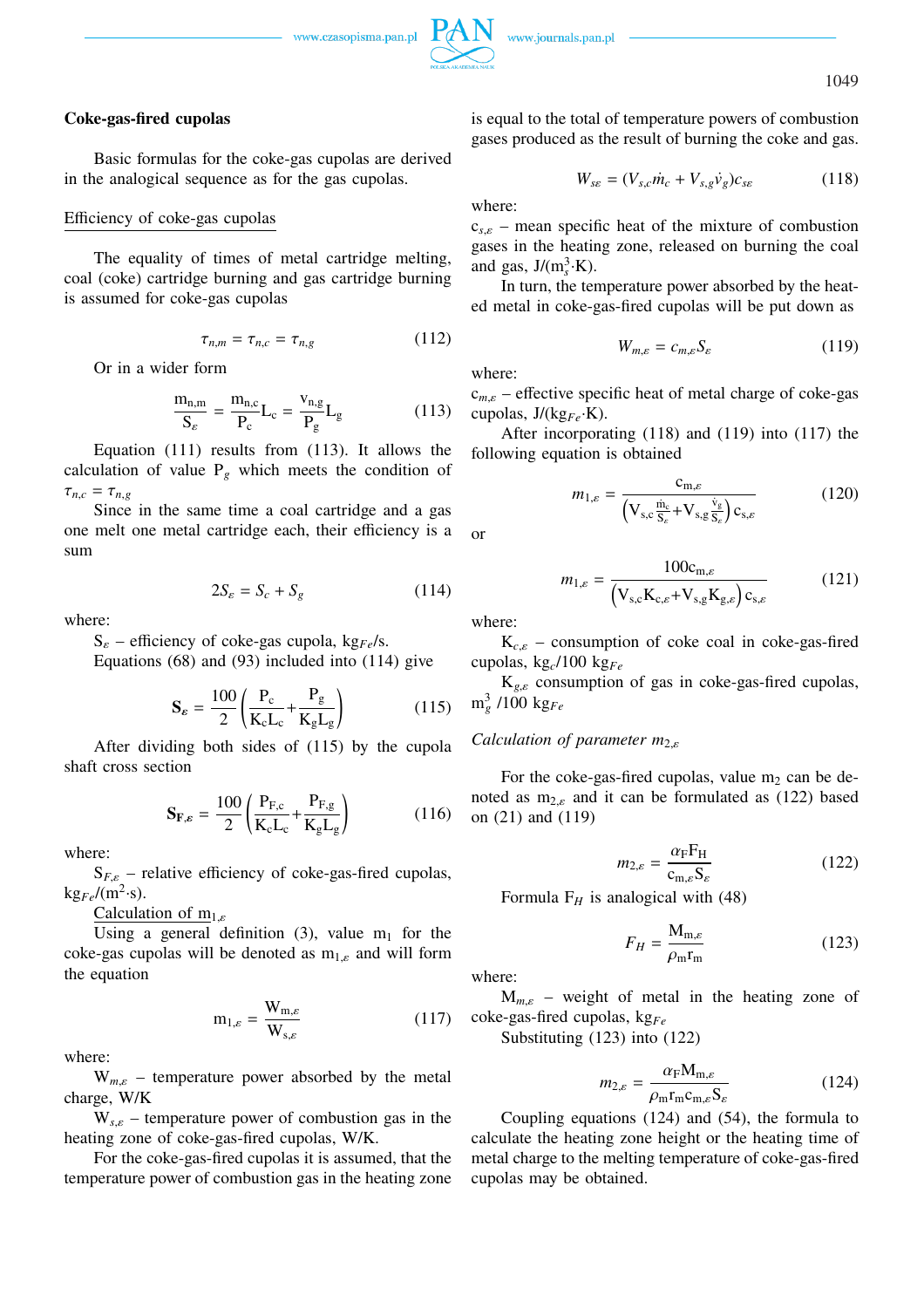

## Formula to calculate the heating zone height

The weight of metal in the heating zone M*m*,ε takes the form of

$$
M_{m,\varepsilon} = \frac{\mathcal{H}_{\mathbf{p},\varepsilon} \mathcal{F}_{\mathbf{r}} \rho_{\mathbf{n},\mathbf{m}}}{\mathcal{K}_{\rho,\varepsilon}}
$$
(125)

where:

H*p*,ε – heating zone height of coke-gas-fired cupolas, m

 $K_{\rho\varepsilon}$  – ratio of heating zone volume containing metal and coke to bulk volume of metal

Including (125) into (124)

$$
m_{2,\varepsilon} = \frac{\alpha_{\rm F} H_{\rm p,\varepsilon} \rho_{\rm n,m}}{\rho_{\rm m} r_{\rm m} c_{\rm m,\varepsilon} K_{\rho,\varepsilon} S_{\rm F,\varepsilon}}\tag{126}
$$

After the substitution of (126) into (54)  $H_{p,\varepsilon}$  may be established

$$
\mathbf{H}_{\mathbf{p},\varepsilon} = \frac{\rho_{\mathbf{m}} \mathbf{r}_{\mathbf{m}} \mathbf{K}_{\rho,\varepsilon} \mathbf{S}_{\mathbf{F},\varepsilon} \mathbf{c}_{\mathbf{m},\varepsilon}}{\alpha_{\mathbf{F}} \rho_{\mathbf{n},\mathbf{m}} \left(1 - \mathbf{m}_{1,\varepsilon}\right) \mathbf{m}_{\mathbf{\mathfrak{F}},\mathbf{4}} - \left(1 - \mathbf{m}_{1,\varepsilon}\right) \mathbf{\vartheta}_{\mathbf{m},\mathbf{3}}}
$$
(127)

Expression (116) can be included into (127)

Formula for calculation of heating time of metal charge to the melting temperature

The weight of metal  $M_{m,\varepsilon}$  in (124) will be put down as the formula

$$
M_{m,\varepsilon} = S_{\varepsilon} \tau_H \tag{128}
$$

After simplifying

$$
m_{2,\varepsilon} = \frac{\alpha_{\text{F}} \tau_{\text{H}}}{\rho_{\text{m}} r_{\text{m}} c_{\text{m},\varepsilon}} \tag{129}
$$

 $\tau_H$  is calculated substituting (129) into (54)

$$
\tau_{\rm H} = \frac{\mathbf{r}_{\rm m} \mathbf{c}_{\rm m,e} \rho_{\rm m}}{\alpha_{\rm F} \left(1 - \mathbf{m}_{1,e}\right)} \ln \frac{\boldsymbol{\vartheta}_{\rm s,4}}{\boldsymbol{\vartheta}_{\rm s,4} - \left(1 - \mathbf{m}_{1,e}\right) \boldsymbol{\vartheta}_{\rm m,3}} \qquad (130)
$$

Identically to relations (85), (86) and (87), the formulas of Q*s*,<sup>4</sup> and are obtained for the coke-gas cupolas.

## **Example 3.**

Data:  $P_{F,c}$ =1,6 m/s,  $F_r$ =0,503 m<sup>2</sup>,  $P_c$ =0,8 m<sup>3</sup>/s, K<sub>cε</sub>=7  $kg_c/100 \text{ kg}_{Fe}$ ,  $K_{g,e}=3 \text{ m}_g^3/100 \text{ kg}_{Fe}$ ,  $\eta_{v,c}=0,7$  (from the formula of H. Jungbluth),  $L_c$ =756 m<sup>3</sup>/kg<sub>c</sub>,  $L_g$ =9,52  $m_p^3/m_g^3$  (methane),  $m_{n,m}=400$  kg<sub>*Fe*</sub>,  $m_{n,c}=4.7$  =28  $k g_c/m_{n,m}$ ,  $v_{n,g} = 4.3 = 12$   $m_g^3/m_{n,m}$ ,  $\alpha_F = 130$   $W/(m^2 \cdot K)$ ,  $V_{s,c}$ =7,84 m<sub>s</sub><sup>3</sup>/kg<sub>c</sub>,  $V_{s,g}$ =10,52 m<sub>s</sub><sup>3</sup>/m<sub>g</sub><sup>3</sup>, c<sub>m,ε</sub>=850  $J/(kg_{Fe} \cdot K)$ ,  $c_{s,e} = 1640 \ J/(m^3 \cdot K)$ ,  $\rho_{n,m} = 2500 \ kg/m^3$ ;  $\rho_m$ =7000 kg/m<sup>3</sup>,  $\rho_{n,k}$ =500 kg<sub>k</sub>/m<sup>3</sup>, C<sub>k</sub>=0,86 kg<sub>c</sub>/kg<sub>k</sub>,  $c_{s,\varepsilon,4}$ =1400 J/(m<sup>3</sup>·K)

H<sub>p,e</sub>=3,5 m, 
$$
\vartheta_{m,3}=1130
$$
 K.  
\nCalculations: P<sub>g</sub>=0,8  $\frac{3}{7}\frac{9,52}{7,56}=0,432$  m<sub>p</sub><sup>3</sup>/s acc. to (113),  
\n
$$
S_{\varepsilon} = \frac{100}{2} \frac{0,8}{7 \cdot 7,56} + \frac{0,432}{3 \cdot 9,52} = 1,51 \text{ kg}_{Fe}/s,
$$
\n
$$
\tau_{n,m} = \frac{400}{1,51} = 265 \text{ s}, \tau_{n,c} = \frac{(4 \cdot 7)}{0,8} \cdot 7,56 = 265 \text{ s},
$$
\n
$$
\tau_{n,g} = \frac{4 \cdot 3}{0,432} = 9,52 = 265 \text{ s}, \text{ m}_{1,\varepsilon} = \frac{100 \cdot 850}{(7,84 \cdot 7 + 10,52 \cdot 3)1640} =
$$
\n0,6, K<sub>p,\varepsilon</sub>=1,41,  
\n
$$
m_{2,\varepsilon} = \frac{130 \cdot 3,5 \cdot 2500}{7000 \cdot 0,015 \cdot 850 \cdot 1,41 \cdot 3} = 3,
$$
\n
$$
\vartheta_{s,4} = \frac{1 - 0,6}{1 - \exp[-3(1 - 0,6)]} = 1130 = 647 \text{ K},
$$
\n
$$
\vartheta_{s,3} = 647 + 0,6 \cdot 1130 = 1325 \text{ K}.
$$

Energy calculations:

– chemical heat of charge coke coal: 33,66·7=235,6 MJ/100 kg*Fe*

– combustion heat of gas: 3·34,715=104,15 MJ/100 kg*Fe*

– heat delivered to the cupola:  $235.6+104.15=340$ MJ/100 kg*Fe*

– heat of coke coal after taking into account the losses for the  $CO<sub>2</sub>$  reduction reaction:

33,66(0,3+0,7·0,7)7=186,1 MJ/100 kg*Fe*

– disposable heat of cupola: 186,1+104,15=290,25 MJ/100 kg*Fe*

– loss of physical heat in outgoing combustion gas: (7,84·7+10,52·3)1400·647= 78 MJ/100 kg*Fe* Energy balance of the coke cupola. (Example 1).

– chemical energy of charge coke coal:

33,66·12·0,86=347,4 MJ/100 kg*Fe*

– heat of coke coal after taking into account the losses for the  $CO<sub>2</sub>$  reduction: (disposable heat of cupola)

33,66(0,3+0,7·0,525)10,32=232 MJ/100 kg*Fe*

– physical heat loss in outgoing combustion gas:

7,23·10,32·1400·533= 55,7 MJ/100 kg*Fe*

Comparison of energy balances (Example 1 and 3) – the delivered amounts of heat are similar: 340 and 347,4 MJ/100 kg*Fe*

– the differences of disposable heat amount to 290,25-232=58,25 MJ/ 100 kg*Fe* to coke-gas-fired cupola advantage

– heat losses with outgoing combustion gas are larger in the coke-gas-fired cupolas by  $78-55,7 = 22,3$  MJ/100 kg*Fe*